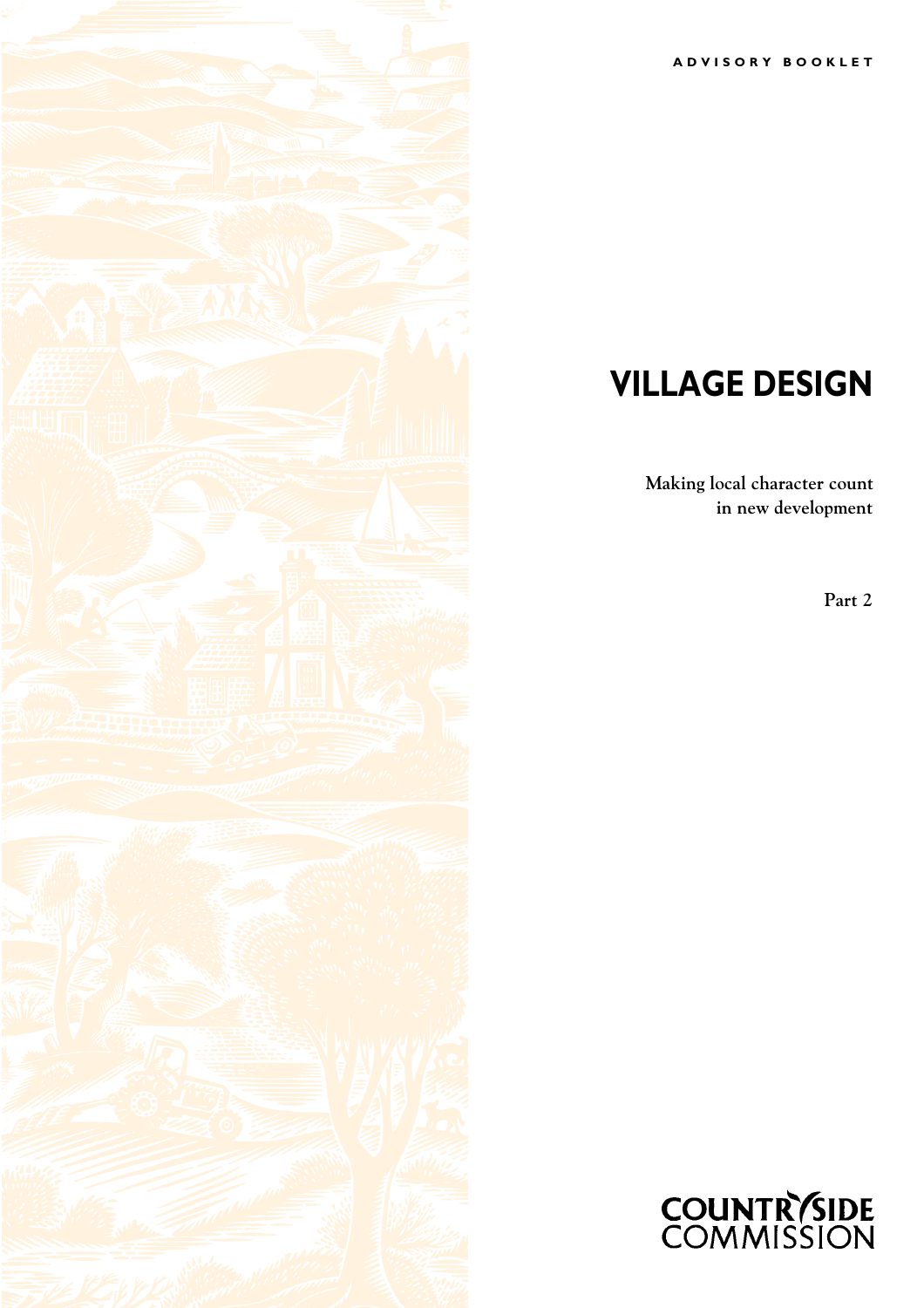The Countryside Commission aims to make sure that the English countryside is protected, and can be used and enjoyed now and in the future.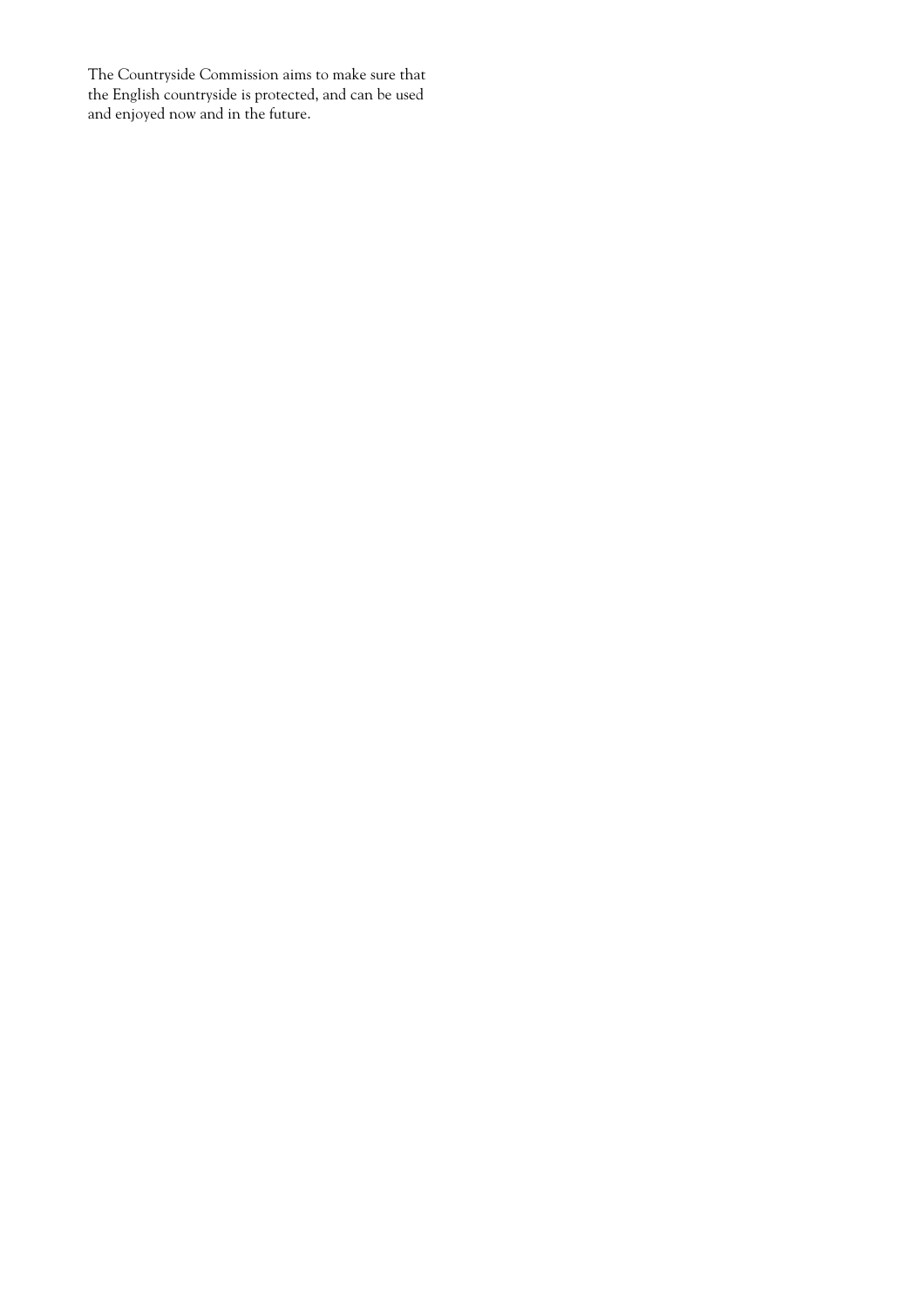# **VILLAGE DESIGN**

**Making local character count in new development**

**Part 2**

Guidance based on the work of BDOR Ltd

Distributed by: Countryside Agency Publications PO Box 125 Wetherby West Yorkshire LS23 7EP Tel: 0870 120 6466 Fax: 0870 120 6467 Email: countryside@twoten.press.net Website: www.countryside.gov.uk Minicom: 0870 120 7405 (for the hard of hearing)

© Countryside Commission 1996 **CCP 501 (Part 2)**

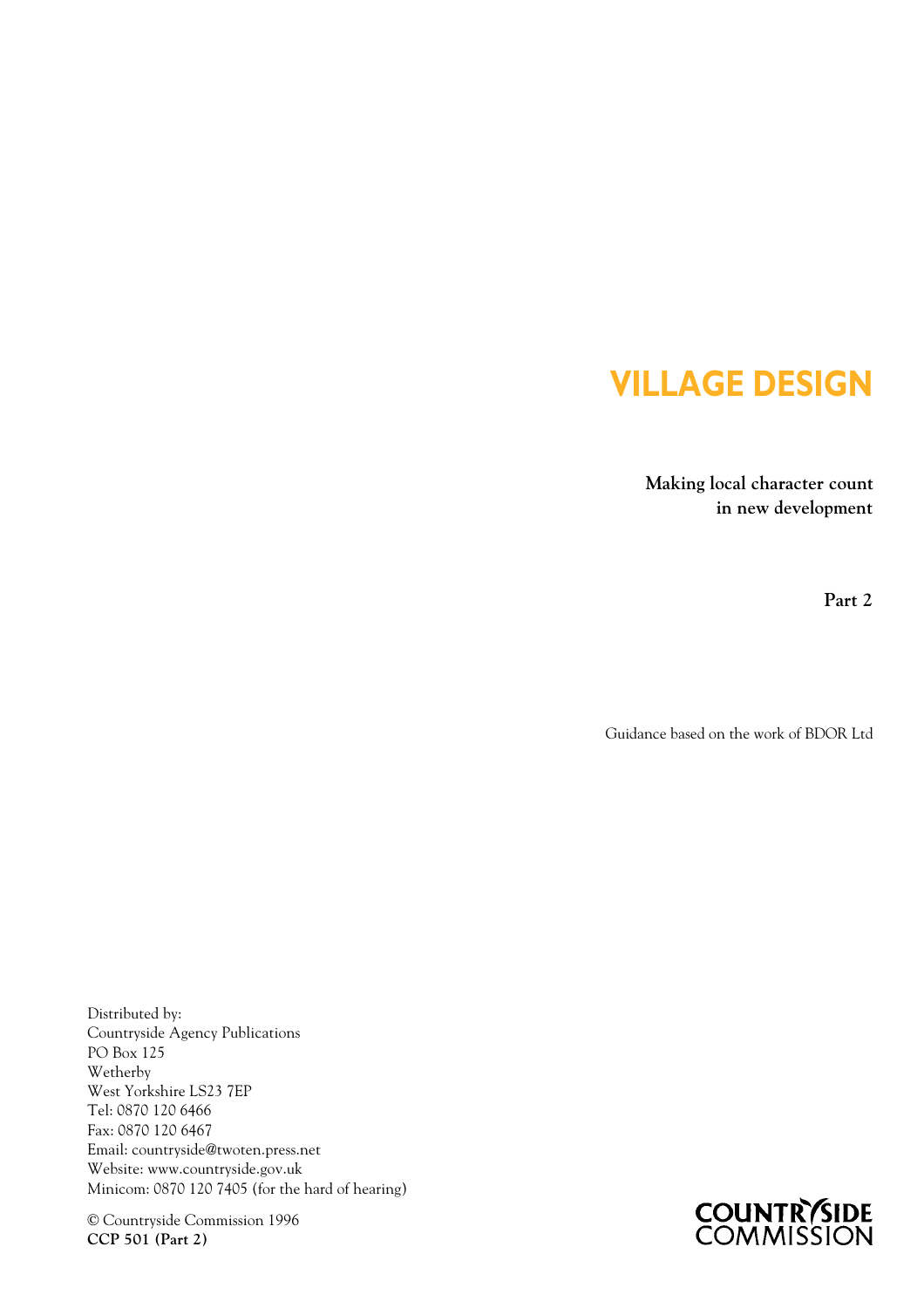# **CONTENTS**

# **Introduction**

**Page**

| 1. | Planning information                       | 4                        |
|----|--------------------------------------------|--------------------------|
|    | The importance of Supplementary            |                          |
|    | Planning Guidance status                   | $\overline{4}$           |
|    | National planning policies                 | $\overline{4}$           |
|    | Local planning policies                    | $\overline{\mathcal{A}}$ |
|    | Design standards                           | 5                        |
|    | Determining planning applications          | 6                        |
|    | Planning appeals                           | 6                        |
|    | Permitted development                      | 6                        |
|    | <b>Conservation Areas</b>                  | 6                        |
|    | Farm buildings                             | 6                        |
|    | Highways                                   | $\overline{\mathcal{U}}$ |
|    | Planning Policy Guidance notes             | $\overline{7}$           |
|    | Examples of relevant publications          |                          |
|    | from local authorities                     | 8                        |
|    | 2. Assessing local character               | 9                        |
|    | Structuring the character description      |                          |
|    | within the Village Design Statement        | 9                        |
|    | The village character workshop:            |                          |
|    | organisation and materials                 | 10                       |
|    | 3. Preparing the workshop                  | 12                       |
|    | Programme                                  | 14                       |
|    | Briefing Sheet No. 1 - Introduction        | 15                       |
|    | Briefing Sheet No. $2 -$ Getting to know   |                          |
|    | the village                                | 16                       |
|    | Briefing Sheet No. 3 – Photographic survey | 17                       |
|    | Briefing Sheet No. 4 – The initial         |                          |
|    | character assessment                       | 18                       |
|    | After the workshop                         | 19                       |

# **Photocopying this document**

This document may be photocopied without express consent. However, the source of photocopies should always be acknowledged. This copyright waiver relates only to this document and not to Commission publications in general.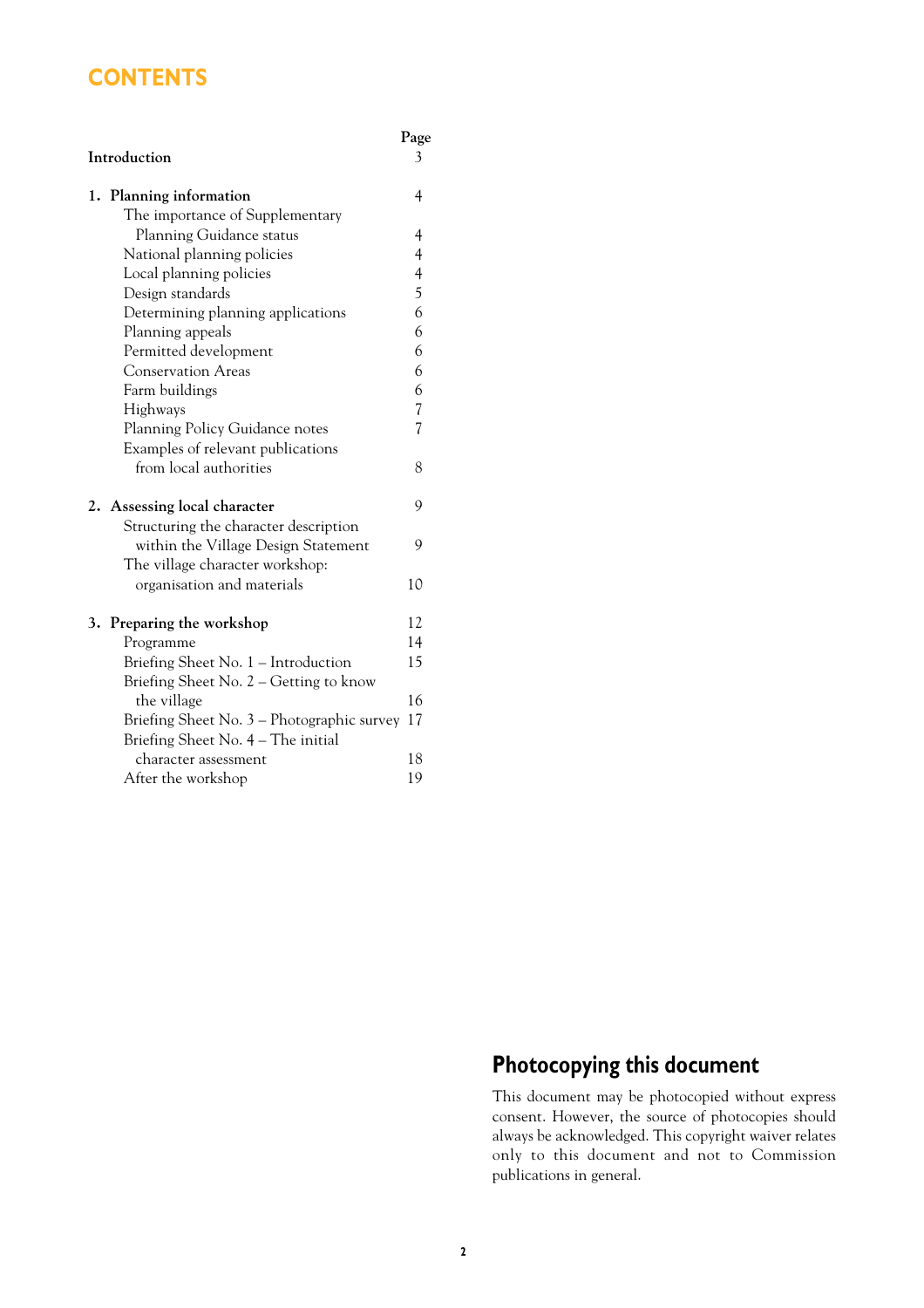# **INTRODUCTION TO PART 2**

Part 1 of this guidance explains what a Village Design Statement (VDS) is, and offers you comprehensive guidance on preparing a VDS for your village.

To be fully effective, the VDS has to complement your local planning context and be based on a wellstructured assessment of the character of the village and its setting. Part 2 provides additional background information and detailed advice on these two issues.

It also includes draft worksheets to help with the organisation and management of the village character workshop, which is one of the key stages in our suggested approach to VDS production.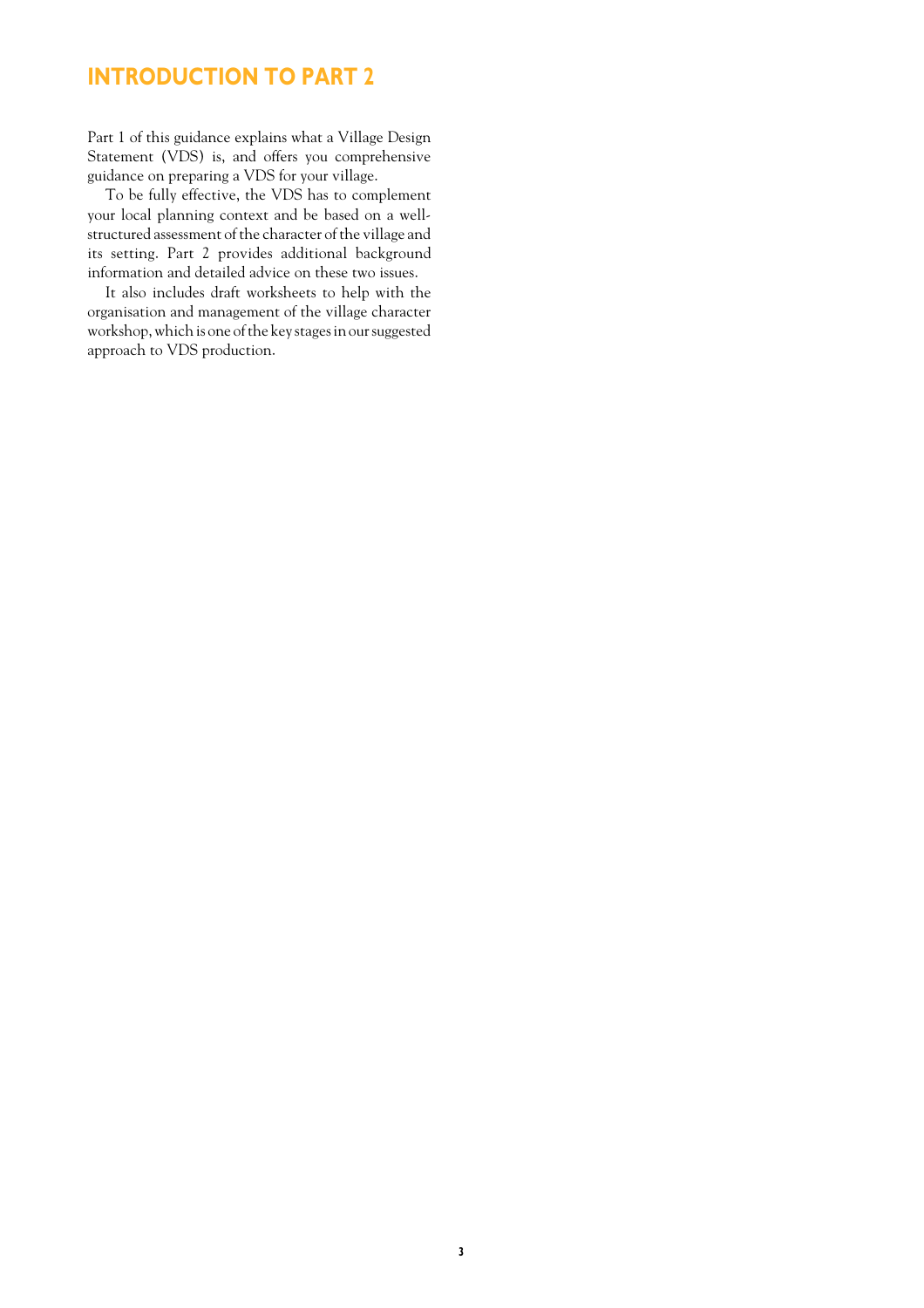#### **1. PLANNING INFORMATION**

This chapter deals with background information about the statutory planning system. It is not exhaustive but should provide all that you need for the purpose of preparing a VDS. If in doubt, ask your local planning authority for further advice.

Most people expect the planning authority to ensure that new development looks good and fits into its setting. Many hope that the planners will prevent changes from spoiling their village. The planning authority can only make its decisions within the limits of the law and government guidance, and according to planning policies.

**Your VDS cannot change existing policies, but it can help the planners to influence the character of new developments in the village.**

You do not need to understand all about how planning works to write a VDS, but it will be useful if the VDS team takes some simple steps to make it as effective as possible.

### **The importance of Supplementary Planning Guidance status**

Your VDS will tell people how to make new development fit into the existing character of your village. It will be given to people who are preparing designs. It will be used by development control planners in the local authority when they give advice to prospective developers. It will also be used when council officers make recommendations to the planning committee on planning applications. To be influential, your VDS must be approved by the planning authority as **Supplementary Planning Guidance**. This is the term given to advice which adds to or refines information given in the development plan, and approval will only be possible if it fits into the general policies of the government and planning authority. The importance attached to Supplementary Planning Guidance increases with the number of people who have been involved or consulted.

#### **National planning policies**

The general planning objectives are set by central government. The most important government design policies are in a document called Planning Policy Guidance Note 1 *General policy and principles* (PPG1). In the past the government has been cautious about allowing planning authorities to have too much influence on the appearance of new developments. This is now changing: planning authorities are being encouraged to seek high standards of design, and the VDS enables the community to identify the important design qualities of its own village. The government supports the idea of VDSs because it is a positive way for people to have a say in the changes in their environment.

There are other Planning Policy Guidance Notes that affect development and design in villages. PPG7 *The countryside and the rural economy* is important as it emphasises the need to integrate protecting the valued character of our countryside with maintaining a healthy and diverse rural economy. VDSs are intended to guide change towards harmonious new development, not to stifle development altogether.

#### **Local planning policies**

In most areas, the policies of the government are refined to suit local circumstances by the structure plan and the local plan. Structure plans deal with policies at a strategic level and, other than supporting the principle of good design, they are unlikely to have any effect on your VDS. Structure planning determines the quantity and general distribution of development, for example that a certain number of new houses must be built in your district.

The local planning authority then identifies specific sites and decides where the development will take place. This is done through the local plan. Everyone has an opportunity to influence the allocation of specific sites through the local plan consultation process. A VDS is not the vehicle to try to change those decisions. The VDS can only address the design and the ways in which new development can be made to harmonise with existing character.

To find out more about the types of plans and how to influence them you can get a free copy of a booklet called *Development Plans — what you need to know* from your local planning department or the Department of the Environment (DOE), Publications Dispatch Centre, Blackhorse Road, London, SE99 6TT.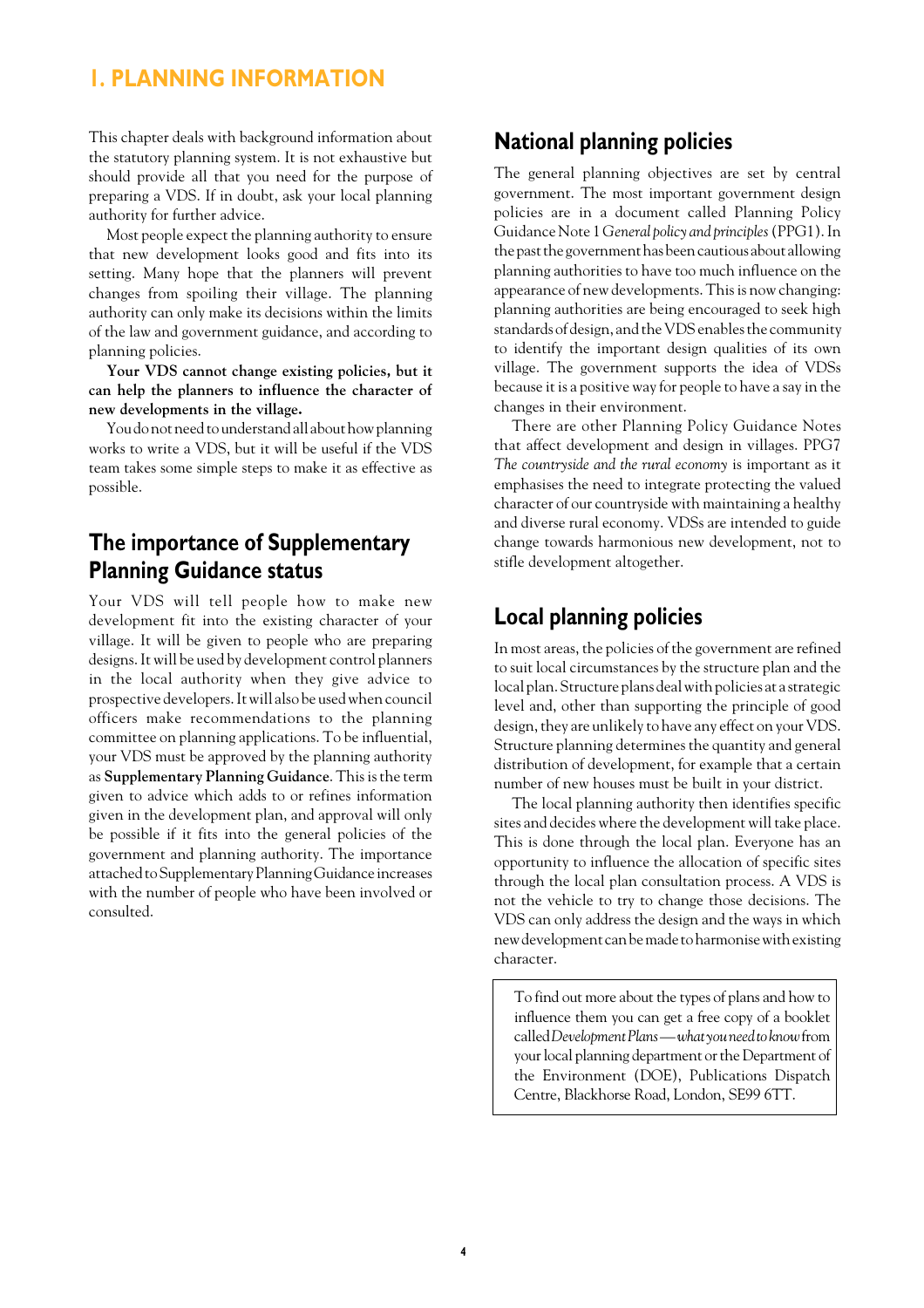# **Design standards**

The local planning authority may have policies about design standards. These policies often say things like: "The authority will seek a high standard of design". They less frequently explain what they mean by "a high standard". An effective plan must relate the authority's design expectations to other key objectives in the plan. The Countryside Commission recommends local planning authorities to produce a Countryside Design Summary which could be incorporated into the plan to define the planning authority's design expectations. You should get a copy of the relevant section of the development plan and ask the authority about a Countryside Design Summary. These will provide an important starting point for your work. To be at its most effective your VDS must be consistent with a CDS if there is one, and with design policies in the local plan or Unitary Development Plan, clarifying and expanding these at the village level.

#### **Using the support of other policies to give strength to the VDS**

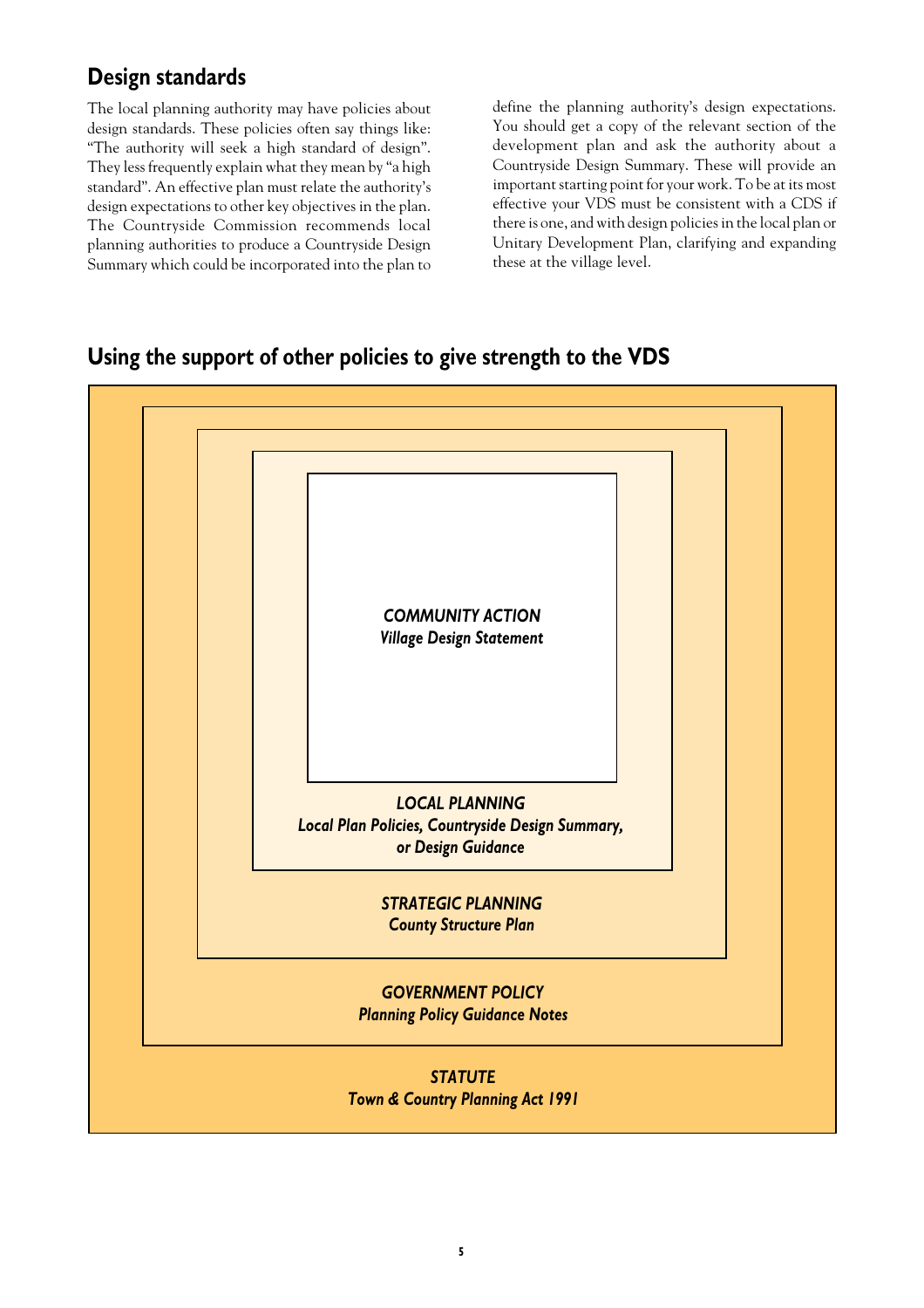### **Determining planning applications**

Most new buildings require planning permission. Planning applications are generally decided by the planning committee of the district council, based on planning officers' recommendations, and in accordance with adopted planning policies. It is therefore important that your planning officers and district councillors are aware of your VDS and that it enables them to guide development as you would wish. Compatibility with other policies will ensure that they can apply the views of the village community in their decisions. Other priorities may override your ideas, but in most cases the VDS will influence developments either before they are submitted for permission or in the conditions that the planning authority puts onto approvals.

Parish councillors are important allies in the planning process. Although they cannot decide on planning applications, they are consulted by the planning authority on development proposals.

**The VDS will help the parish council to reflect the community's views in a consistent way and improve the effectiveness of their representations.**

A free booklet that explains the planning decision process, called *Planning charter: standards*, is available from the DOE Publications Dispatch Centre, address as given on page 4.

#### **Planning appeals**

When anyone is refused planning permission, they have a right of appeal. These appeals are decided by planning inspectors who must decide if the local planning authority has been right to refuse permission. Just like the planning authority, they must reach their decision with reference to the circumstances of the particular case and to all of the policies and Supplementary Planning Guidance (called 'material considerations'). The Courts have ruled that layout, siting, design and external appearance, together with landscaping and impact on the neighbourhood, are material considerations.

**An inspector will regard your VDS as a material consideration but the significance accorded to it increases with public consultation and formal approval as Supplementary Planning Guidance through a council resolution.**

A free booklet called *Planning appeals — a guide* explains the process and is available from the Planning Inspectorate at Tollgate House, Houlton Street, Bristol BS2 9DJ.

### **Permitted development**

Some types of minor development, usually referred to as 'permitted development', can be carried out without the need to submit an application for planning permission. This is because a general permission has been granted through the *Town and Country Planning General Permitted Development Order* (the GDO). There are limits and conditions on the development included in this Order. Your VDS will want to influence these small changes and householder alterations that are outside planning control.

**The VDS can offer advice on permitted development and will be a useful way of encouraging your community to respect the character of the village.** However, the planners will only be able to enforce your view within the limits of their powers. Most planning authorities have leaflets that explain which developments require planning applications.

The Department of the Environment publishes a free booklet called *Planning, a guide for householders* which should be available from your local planning department or the DOE (see page 4).

#### **Conservation Areas**

More stringent rules apply in Conservation Areas, and to Listed Buildings. Planning Policy Guidance Note 15 *Planning and the historic environment* (PPG15) deals with Conservation Areas, and has confirmed the scope for a formal community role through conservation advisory committees. It is important to avoid any confusion between the VDS and Conservation Area activities. VDSs are not reserved for the designated special areas, they apply to the whole village and every village.

**Conservation Areas have extra planning controls which cannot be made available everywhere, but your VDS will help people to understand and respond to the special character of your village as a whole.**

#### **Farm buildings**

On large farms, new buildings can be built under permitted development rights. The planning authority may require the farmer to submit details of the siting, design and external appearance of new farm buildings before construction begins. The planning authority may then consult the parish council and other groups. Planning authorities, in consultation with others such as local interest groups, are encouraged to prepare guidelines for farmers. Small farms, less than five hectares, have permitted development rights for minor extensions to existing buildings, but new buildings require planning permission.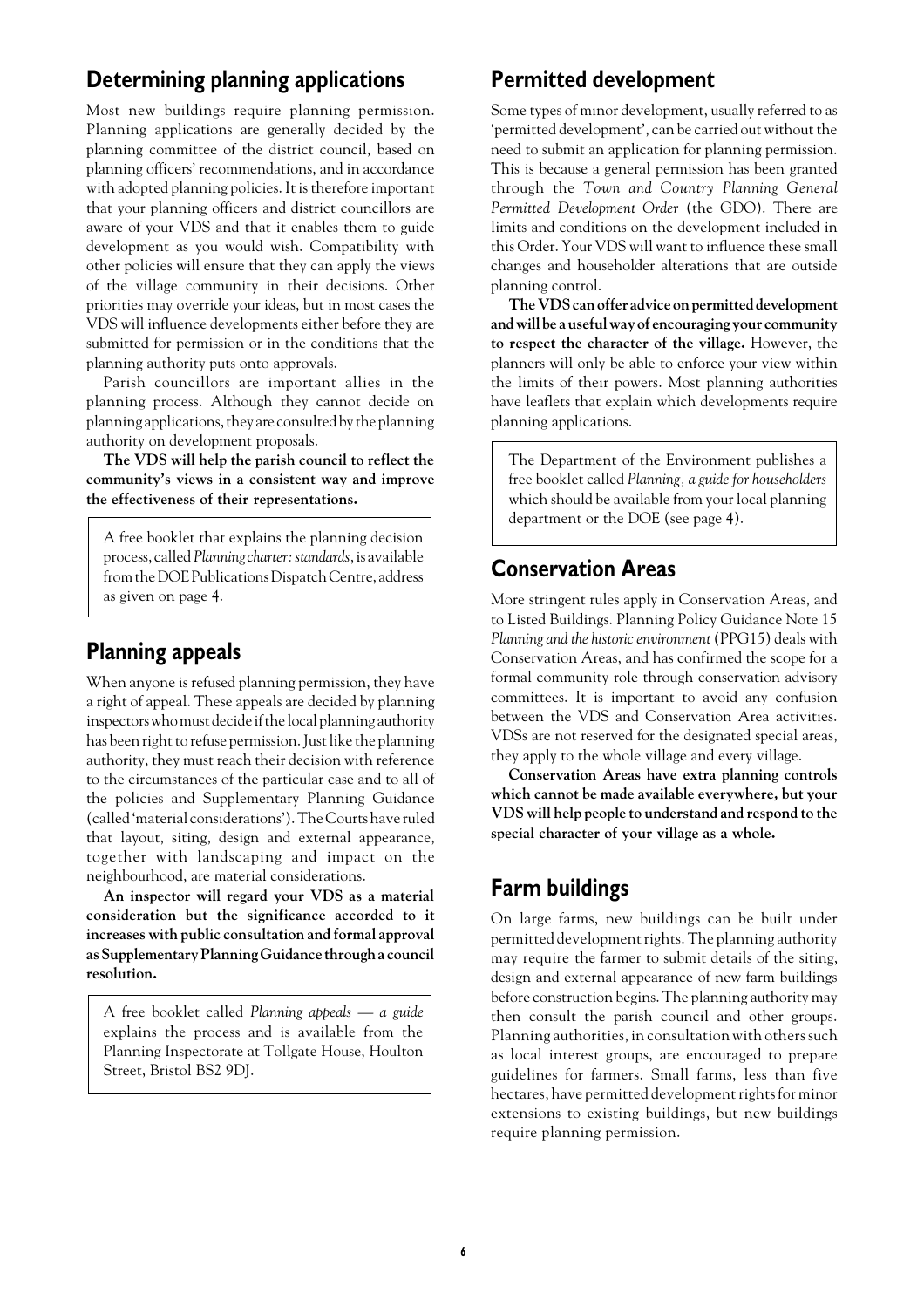## **Highways**

Sometimes roadworks such as new footpaths and kerbs, a wide new access to development, signs or street lights can change the character of a village. These are controlled by the highways authority, not the planners. The highway authority is normally part of the County Council. Most standards are set by the Department of Transport. These have become much more flexible in recent years and highway engineers have the scope to do more to protect local character. The Rural White Paper, *Rural England*, encourages new roads, footpaths and signs to be built to standards appropriate to their rural location.

#### **Planning Policy Guidance notes**

The principles of local planning authorities' involvement in design matters are set out in Annex A to **PPG1**, although this national policy framework is under review. The Department of the Environment's initiative *Quality in Town and Country* aims to:

- raise awareness of the importance of good design and quality in individual buildings and the built environment as a whole;
- encourage debate and stimulate ideas about how best to achieve quality in future developments; and
- challenge others to see what they are prepared to do to help achieve quality.

PPG1 aims to encourage good design and has widened the role of planning to include greater concern about design and building quality. Although PPG1 is being reviewed, this is likely to place even more emphasis on the importance of securing high quality development and good design. Greater emphasis on the importance of good design will not be an opportunity for authorities to impose their own taste or to become overly prescriptive, but it confirms the importance of establishing a clear statement of the authority's design expectations. The VDS can help to achieve this.

The revised **PPG2** *Green Belts* states the general intentions of Green Belt policy where there is a presumption against development. It specifies objectives for the use of land in the Green Belts. It also refines the categories of appropriate development, including providing for the future of existing developed sites. These changes aim to secure greater benefits from development without compromising the overall restrictive policy. The Green Belt is a statutory designation with a precise meaning and should not be confused with other open space policies around settlements. Your VDS can help in establishing appropriate design principles in those cases where development within the Green Belt might be acceptable.

The first section of **PPG3** *Housing*, requires developers to strive for good design, which is defined as having respect for the qualities of the local environment. The PPG describes design assessment as having three components: the relationship to setting, the character and quality of the local environment, and the nature of adjacent buildings. These correspond to the three ways in which you are encouraged to consider design in the VDS. Rural areas are given particular mention in PPG3 which states

"the character of the particular settlement should always be respected in terms of density, scale and environmental quality. Villages vary in their character and what might be appropriate in (one) could be out of place in (another)." (para 19).

The Rural White Paper published in October 1995 says that consultation

"revealed strong support for the principle that new development in the countryside should contribute to a sense of local identity and regional diversity. The Government too endorses this principle. Modern designs in the countryside can and should be responsive to local character, reflect local building styles and enhance the environment. This does not mean that new buildings should slavishly imitate designs of the past, but simply that they should respect their setting and their neighbours... The (Countryside) Commission has shown how it is possible for local people to become involved in developing guides to village design... **We** (the Government) **will now discuss with the Commission ways of promoting the preparation of village design statements throughout England...**".

**PPG7** *Countryside and the rural economy*, tackles the dilemma seen by many as being at the heart of the planning process: integrating the protection of countryside with maintenance of a healthy rural economy. These are not cast as alternatives. Although some might regard the character of the countryside as threatened by economic change, in the long term they are interdependent. The guiding principle of PPG7 is that development in rural areas should both benefit the rural economy and maintain or enhance the environment. Well designed and carefully sited development will not be detrimental to the countryside. Two important implications flow from this:

- some rural development is inevitable, especially in response to changing employment patterns as the rural economy evolves;
- development must be appropriate in terms of form and design, so as to have a beneficial impact on the countryside.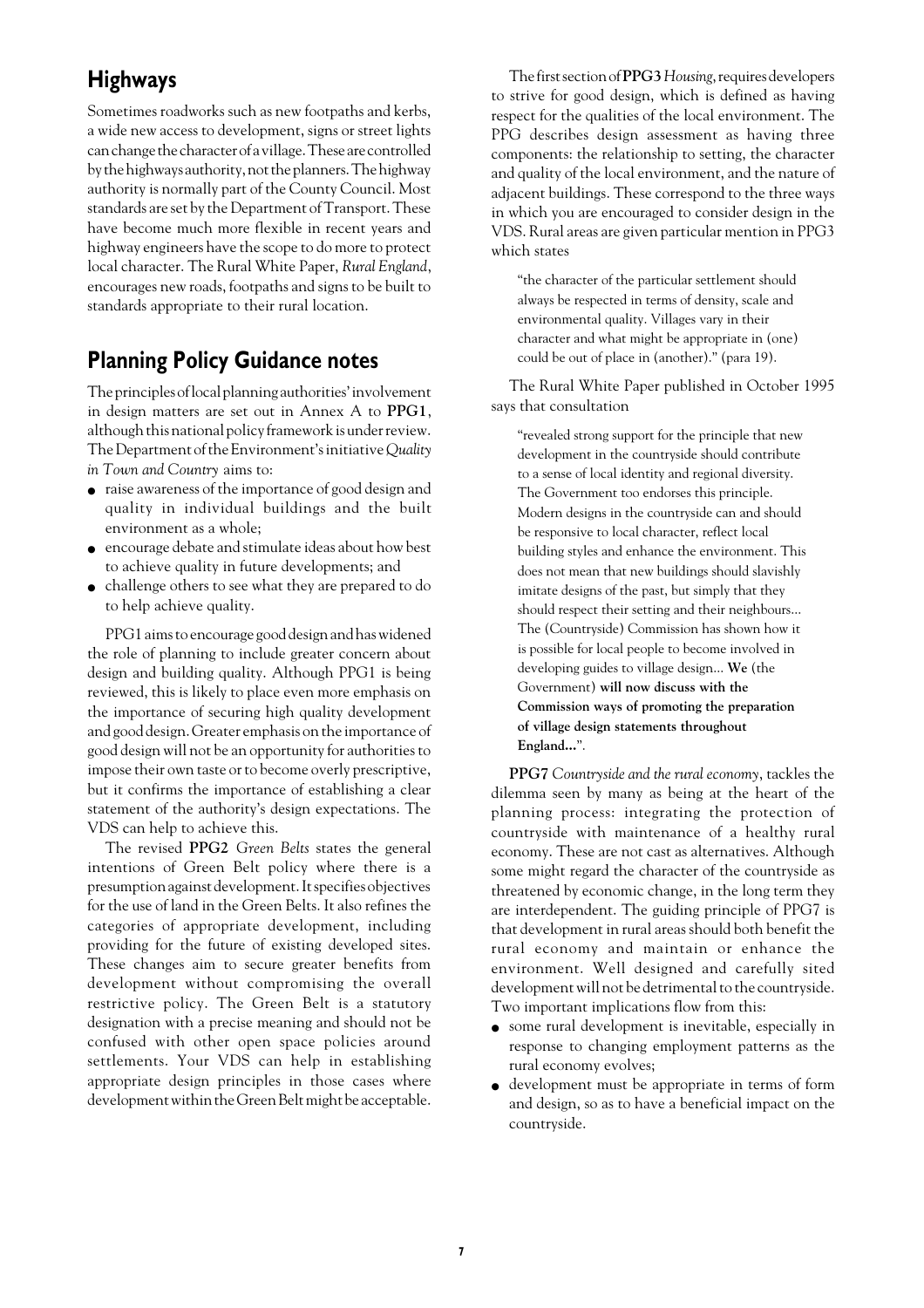The PPG suggests that planning authorities should set criteria for the acceptability of planning applications in rural areas. The VDS will help the planning authority to establish those criteria as far as design is concerned.

### **Examples of relevant publications from local authorities**

Access to buildings for disabled Agricultural development Archaeology, planning and conservation Areas of high townscape merit Barn conversion for residential use Beach huts Buildings and trees in the Conservation Area Car parking guidelines Coast and countryside Conservation Areas Design awards scheme Design guide for the district Doors and windows Dwellings in the open countryside Estate agents boards — code of practice Estate roads Extending or improving your home Farm buildings design guide Farming and archaeology Finding a plot to build your house General improvement areas Good design in villages Grants for conservation Green Belt or housing? Guidelines on aerials Guidelines on obstructions and displays on footways (pavements) and forecourts Historic buildings — a guide for owners Hotel development Housing estates — standards of provision and maintenance How does living in a Conservation Area affect you? Improve your environment Industrial and commercial development in the countryside Industrial archaeology Landscape assessments Landscape design guide Listed buildings New developments in the creation and use of public space New windows for old Painting facades Permitted development leaflet Planning handbook Protecting trees Renovating your cottage Residential extensions and space about buildings Rest homes for the elderly Rights of Way — a guide to the law Rural planning policy Shopblinds Shopfronts and advertisements design guide Small housing groups Small woods management Special criteria for residential infilling Textured coatings The conversion of agricultural buildings to residential use Town schemes Trees and development Unauthorised development Walls, hedges and fences Windmills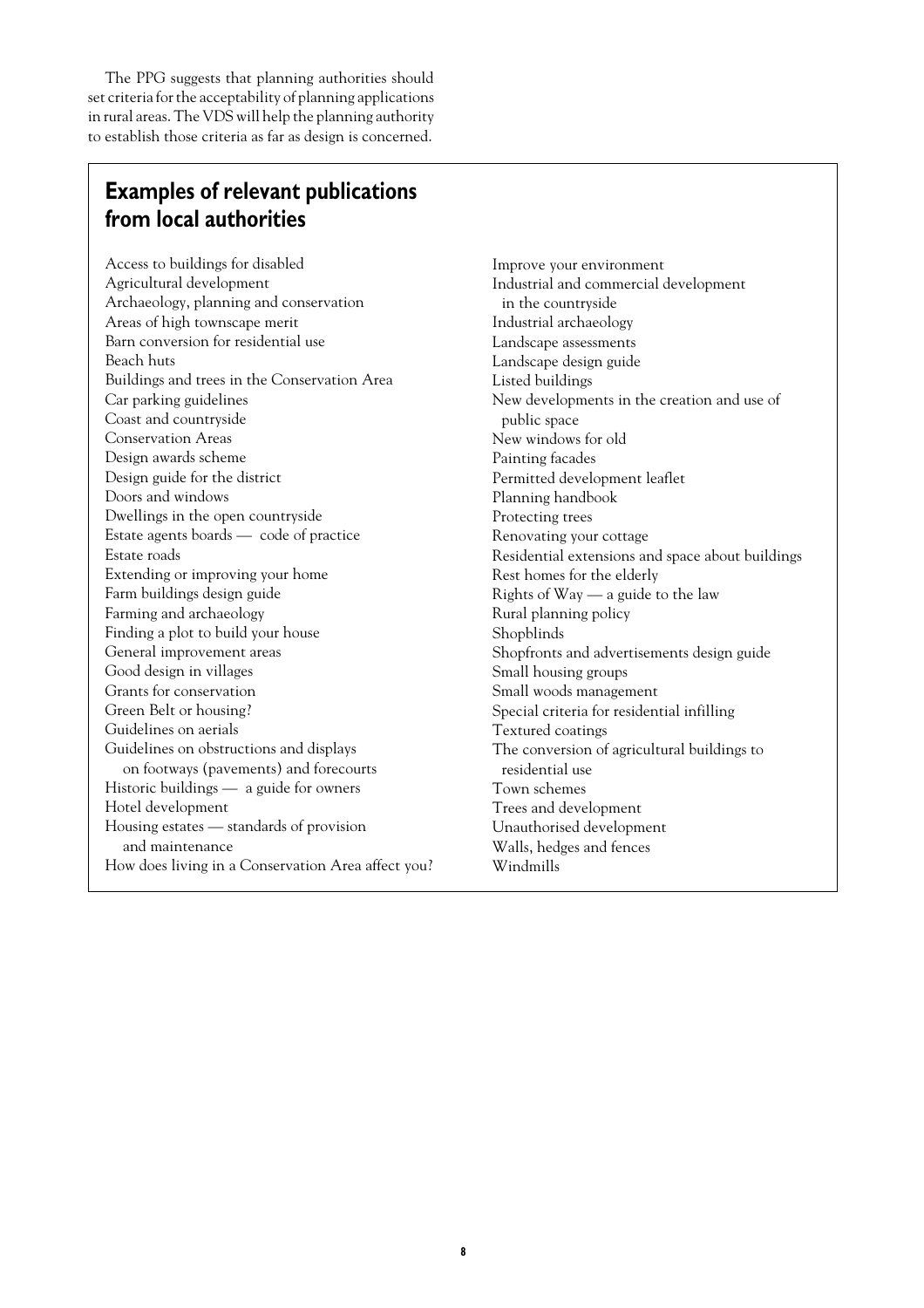# **2. ASSESSING LOCAL CHARACTER**

# **Structuring the character description within the Village Design Statement**

The VDS should describe the visual character of the village in terms of:

- the village in its countryside or landscape setting;
- the form of the settlement as a whole;
- the characteristics and details of the buildings and spaces within the village.

It helps to organise the information under headings such as:

- Physical and natural influences;
- Patterns and shapes of the village, its buildings and spaces;
- Local landmarks and special features;
- Roads, streets and pathways;
- Change and village evolution.

The village character description should include the following material.

# **Physical and natural influences on the village**

The earliest and most fundamental influence on the development of every village was the landscape itself. This influence has diminished over time. Consider how the village has been affected by the shape of the land, the climate, water and local materials.

# **Patterns and shapes of the village, its buildings and spaces**

People enjoy landscape by looking at the pattern of woods and fields, and views from favourite places. In the same way we are able to appreciate the pattern of our villages through the rich diversity of the shapes and groups of buildings, spaces and trees within them. The shape and impact of the village in the wider landscape is also important.

# **Local landmarks and special features of the village**

Even in small villages there can be distinctive features or landmarks that enable you to know *exactly* where you are. These features could be as diverse as particular building details or materials, or a folly or simply the church spire. These special features are vulnerable unless they are acknowledged and respected, for example by ensuring that new development does not mask them.

## **Roads, streets and pathways in and around the village**

Villages provided for pedestrians or horse-drawn vehicles and the pattern of roads, streets and footpaths often reflect this. Few of the older parts of our villages readily accommodate motor vehicles, and traffic has had an adverse effect on the visual and often the physical quality of villages. One of the challenges of new development is to respond to the traditional character of spaces in the village while accommodating modern transport.

# **Change and village evolution**

Villages grow and evolve, and what we see today is often very different from the shape, form and purpose of the original settlement. To appreciate what a village may be like in the future it is important to consider how it has evolved. Some changes will have happened long ago, but the majority are likely to be quite recent. Future change needs to be managed to protect local distinctiveness.

Although every VDS will incorporate all these factors, not all will be described in the same way or be of equal priority in each village. It is important that all the information that goes into the VDS answers the following key questions.

- What does this say about the character of our village?
- Will this help to inform the design decisions of designers and developers?
- Will this be compatible with local planning policies?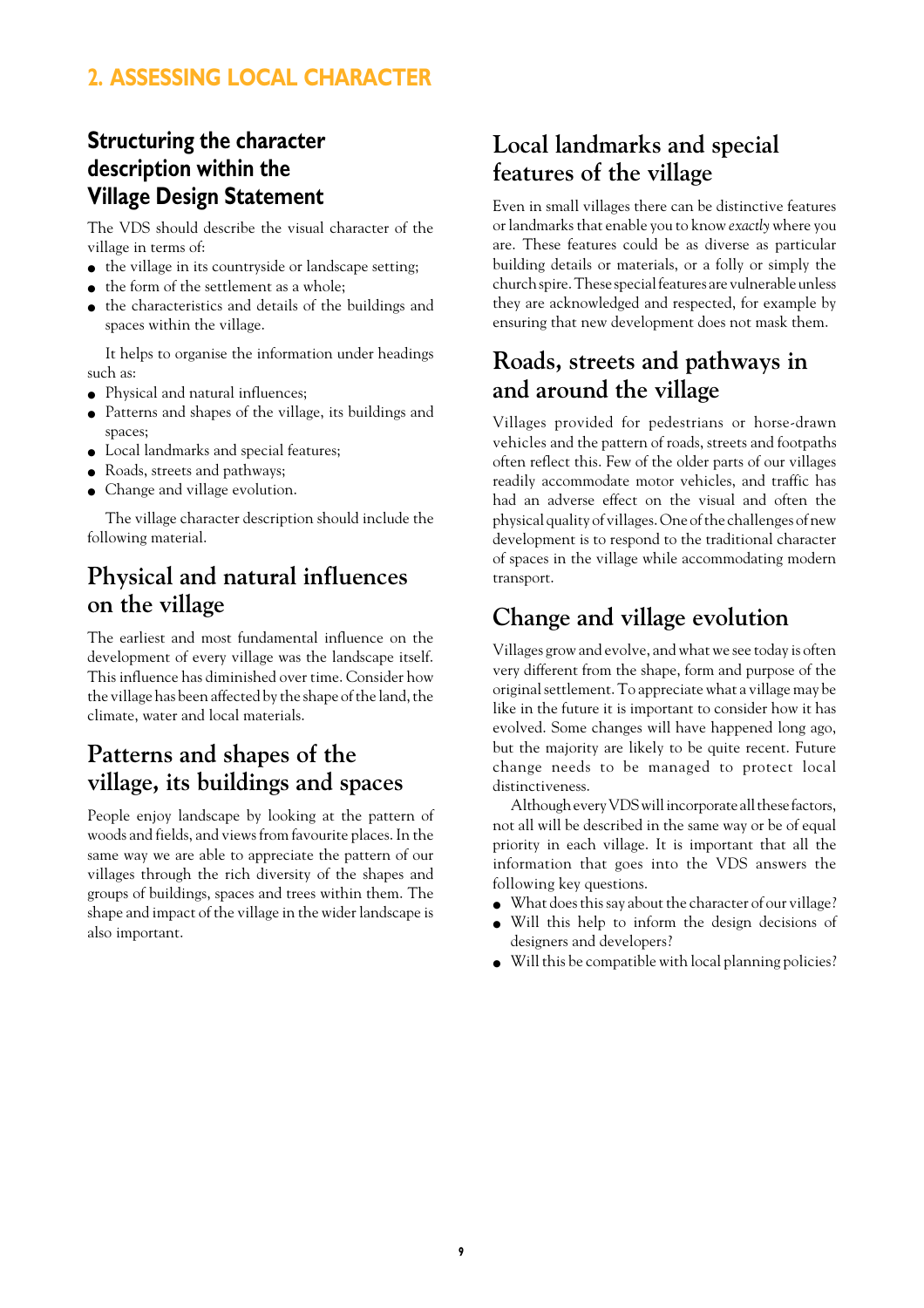#### **The village character workshop: organisation and materials**

The overall content for the workshop is set out in Part 1 of this guidance, as follows:

- a public presentation of the nature of the VDS and its role;
- sharing ideas and local views of the village's buildings and spaces and its setting in the landscape;
- starting to assemble and record local character;
- presentation of preliminary survey;
- agreeing the future action, management and drafting; and
- agreeing the process of consultation and local feedback of information.

The following notes and Briefing Sheets will help you plan and manage the workshop and carry out all the elements above.

### **Presentation of the nature of the VDS and its role**

The objective of the workshop should be to begin the preparation of the VDS, so the focus should be on practical action. However, it will also be necessary to ensure that there is a common understanding of the VDS, a sense of local ownership, and confidence that it really will represent the view of the village as a whole.

The presentation should:

- explain the nature and scope of the VDS and the local planning context;
- explain the significance of Supplementary Planning Guidance status for a VDS;
- outline how the proposed VDS would be prepared;
- encourage involvement and show where others have already succeeded;
- where possible, demonstrate the support of the local planning authority officers and elected members.

These fundamental points should be reaffirmed in the workshop event, even if they have already been discussed in an earlier village meeting.

# **Sharing ideas and local views of the village and its setting in the landscape**

Few people will have a complete picture of the whole village — its history, development and growth, the buildings, agriculture, industries, and the conservation and planning framework. Inevitably there will be a wide range of views and ideas. Before starting the character assessment it can be helpful to let people share and explore some of their ideas about the character and important features of the village. Ways of helping this and starting to think about how to describe the village are given in the Briefing Sheets. Some of these activities could be incorporated into the workshop or they may also be used beforehand to introduce the VDS or to encourage involvement on a separate occasion (see chapter 2 *Local involvement* in Part 1).

# **Initial survey to assemble and record local character**

The assessment of the character of the village is based primarily on the physical appearance of the village what it looks like. All the other information that is needed to produce a VDS, such as planning documents or local histories, should be used in association with the visual survey of the village.

The *initial survey* should aim to record the qualities and features that contribute to the character of the village. The best way of assembling the record of character is by photography. Many people will already have photographs of the village and the surrounding countryside which they may wish to contribute. To assemble a photographic survey for a VDS it is not necessary for the pictures to be perfect, it is far more important to show the diversity and distinctiveness of the village as a whole, its setting in the surrounding landscape, and its buildings and spaces.

The survey should be undertaken by small teams of people, preferably working together, rather than as individuals, and aiming to be as comprehensive as possible. The photographs from the survey provide the material for a *preliminary assessment* of the character of the village in terms of the landscape setting, the pattern of the settlement and the buildings and spaces in the village. This preliminary assessment is best organised under the three headings of landscape setting, settlement pattern, and buildings and spaces.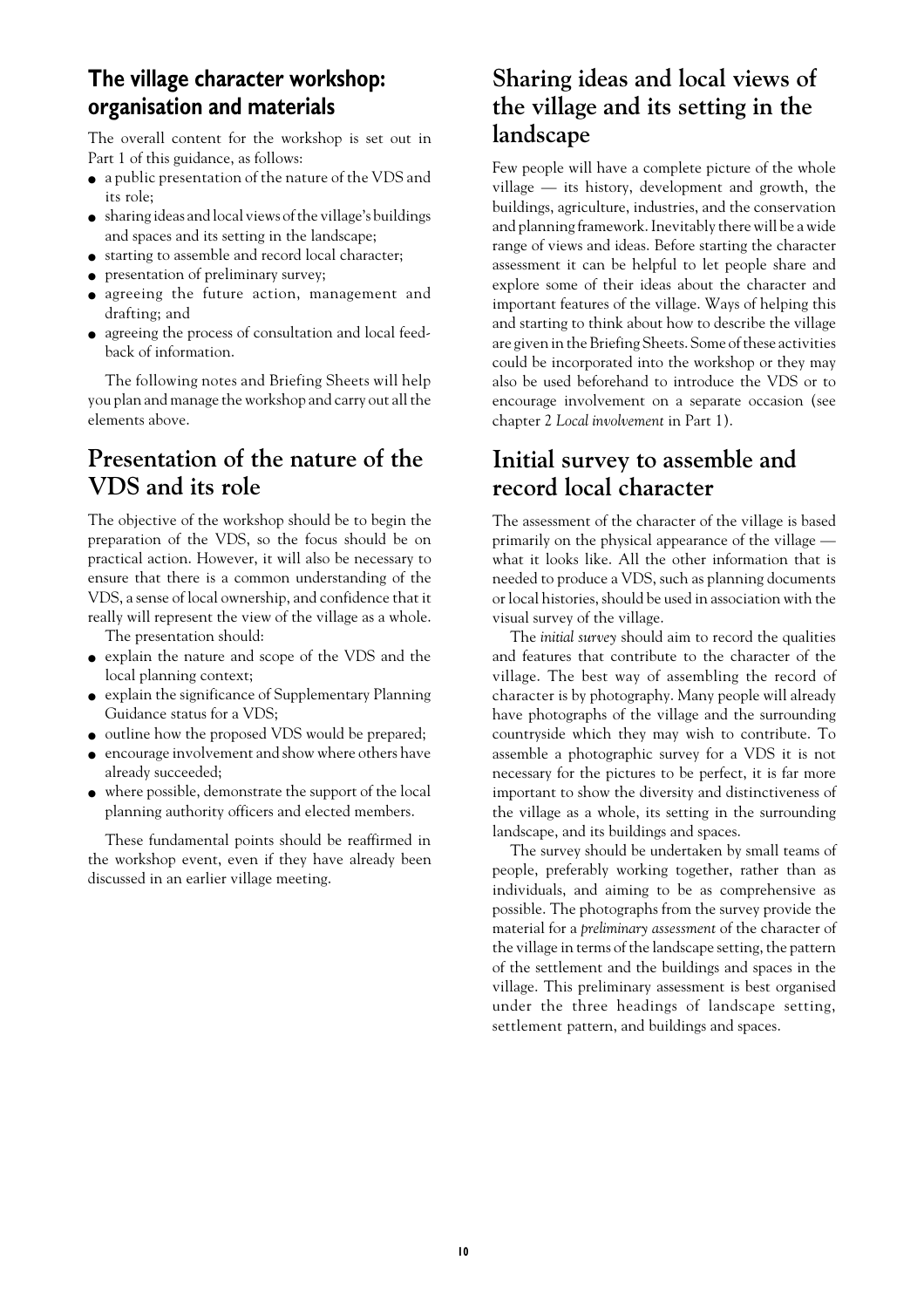# **Presentation of preliminary survey**

The survey teams should assemble their material to show the characteristic features of the village. This means selecting those images that best capture the spirit of the village. They also need to explain their selection to other teams and compare findings.

The thought of presenting ideas to a group of people may be a daunting task for many people, but teams do need to share their thoughts. The process can be informal, more of an open discussion than a lecture. The presentations provide the first opportunity to discuss and assemble a shared view of the character of the village. The images, descriptions and presentation assessments will provide the core material for the first draft of the VDS.

# **Agreeing the future action, management and drafting**

Up to this point the preparation, local publicity and the organisation of the launch of the VDS has been the responsibility of a small group of people — the 'design team'. The workshop or other first event offers an ideal opportunity for the initial design team to be confirmed, or to modify and perhaps expand its membership, in order to take the VDS preparation forward.

The team of people who prepare the draft VDS may vary over the lifetime of the project. In some cases the same group of people may continue to coordinate and develop the VDS. In others, it may be better if smaller sub-groups collate and draft particular sections or aspects of the VDS material. People with special interests or expertise may have a short involvement to contribute to drafting the VDS or provide further information.

In Cottenham small groups with particular local interest or knowledge compiled first drafts of information to be assembled by an editing group. In Elstead the volunteer design team worked as a single unit undertaking the drafting and editing themselves.

Each village will need to consider how the management of the VDS preparation should be handled, but it is important that the follow up action from the workshop is decided and agreed by everyone attending the workshop. The team may still change and develop as the VDS preparation progresses, but it is important to keep the commitment and momentum going from the workshop. Although not everyone will be involved in everything from now on, the drafting team should emphasise that there will always be access to contribute to the development process or to find out how the VDS is progressing.

# **Agreeing the process of consultation and local feedback of information**

Once completed much of the strength of the VDS is rooted in the breadth of the consultation process and the broad support it has received from the whole village. So it is crucial that the means of consulting and feeding information back to the village is established early in the preparation process. The design team will have the responsibility of seeing that information on the VDS and its progress is produced and made available to the whole village. They will also need to make sure that local consultation and involvement is fully recorded to support the case for approval of the VDS as Supplementary Planning Guidance. These responsibilities are important and need to be planned for in the managing of the VDS preparation.

Local newsletters, notices, exhibitions and further village meetings can be used to keep people informed, but ensuring that the VDS is fully endorsed by the whole village must be a central role of the VDS management group. If the VDS is to be approved as Supplementary Planning Guidance, consultation must also be maintained with the local planning authority, to ensure that the emerging VDS is compatible with the local plan policies or other advisory design material that the planning authority produces.

The local planning authority will not be able to devote large amounts of officer time to each VDS, but they should be offered the opportunity to comment on drafts and advise on specific planning aspects of the emerging VDS. For the VDS to be approved as Supplementary Planning Guidance, the implications and process for achieving this should be discussed with planners as early in the process as possible to avoid delays or confusion at a later date.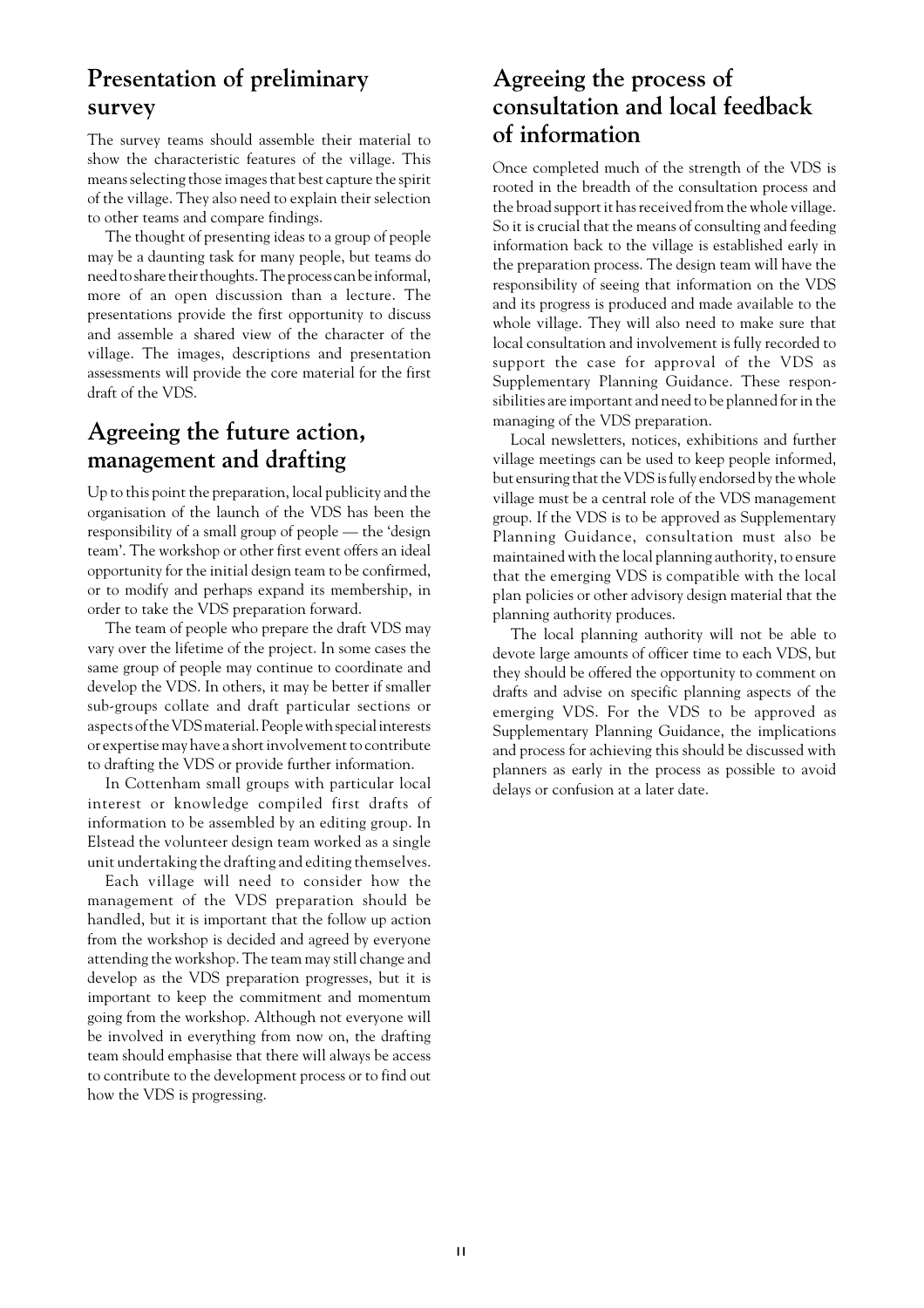#### **3. PREPARING THE WORKSHOP**

Most people generally feel that they have a clear picture of their village or home town. However, we often take for granted the things that are most familiar to us.

The workshop should be enjoyable, as well as interesting, so choose a relaxing and informal venue, where you can provide refreshments, and plenty of room for everyone to work in. The village hall or school may be suitable but make sure that you are able to move the tables and chairs around and that you are able to pin up maps and plans on wall or display areas. Start planning well ahead and make shopping lists for all the materials you will need. Also, get the workshop room ready early. Someone will need to remain at the hall in case of latecomers and to clear up between the morning and afternoon sessions. Late arrivals can join teams out and about, or join the assessment teams in the afternoon. The teams should be able to brief newcomers as to what they are doing.

You could invite officers from your local planning authority to drop in during the day, but not to take part (unless they live in the village, of course). It may help to keep them informed and see how the assessment process is working.

To undertake an assessment of village character requires you to look at the village as if you were seeing it for the first time, without preconceived ideas and expectations. Photography is an excellent way of doing this because the camera is not selective in what it sees. Many people will have excellent photographs of the village already, so why not use some of these in addition to new ones? However, existing photographs will probably have been taken to capture particular events or features rather than to show aspects of local character in a broader sense, but these may be useful later in the process as illustrations in the published VDS. Also, the team approach of a photographic survey as part of a village workshop enables each picture taken specifically for the assessment to be the product of (and also to provoke) group discussion about village character.

**The briefing sheets which follow will help you to undertake a village character assessment over the period of a single, intensive day. It is advisable to carry out the survey and preliminary assessment of the photographs in a relatively short period of time, but it may be difficult to arrange to do both on the same day. The lack of a rapid photographic processing service nearby can make a one-day event impossible.**

If you decide that you do want to undertake the survey in one day you will need a volunteer to take the films to and from the processor twice, during the late morning and over lunch. This needs careful timing and it helps if the processor is aware of what you are doing and arranges with you what time the films will arrive so that they can be dealt with immediately.

The survey and assessment processes can be done at two separate events, but within a short space of time. The survey could be carried out on a Saturday morning and the preliminary assessment carried out the following weekend or during the evening in the week following the photographic survey.

#### **The advantages of a one-day event:**

- a more intensive event, which can attract greater publicity and interest from the media;
- the project gets well under way in a short space of time;
- people start to see results quickly;
- it builds on the enthusiasm of local people.

#### **The disadvantages of a one-day event:**

- it might be bad weather and fewer people take part;
- the reliability of the photographs being processed on time might be uncertain;
- some keen people may be unavailable on the chosen day.

#### **The advantages of two events:**

- bad weather is less of a problem;
- it can be more convenient for people to attend for a few hours rather than a whole day;
- there is more time to have photographs processed.

#### **The disadvantages of two events:**

- some people may not be able to attend both events;
- there may be a loss of momentum between the active survey and the table top assessment;
- two smaller events are less likely to attract publicity from the media.

Whichever way you decide to organise your workshop the following sheets will help you to run your event successfully. The sheets have been used successfully with several VDSs and provide a *general* outline for workshop run as a day event, so adapt them to your own needs.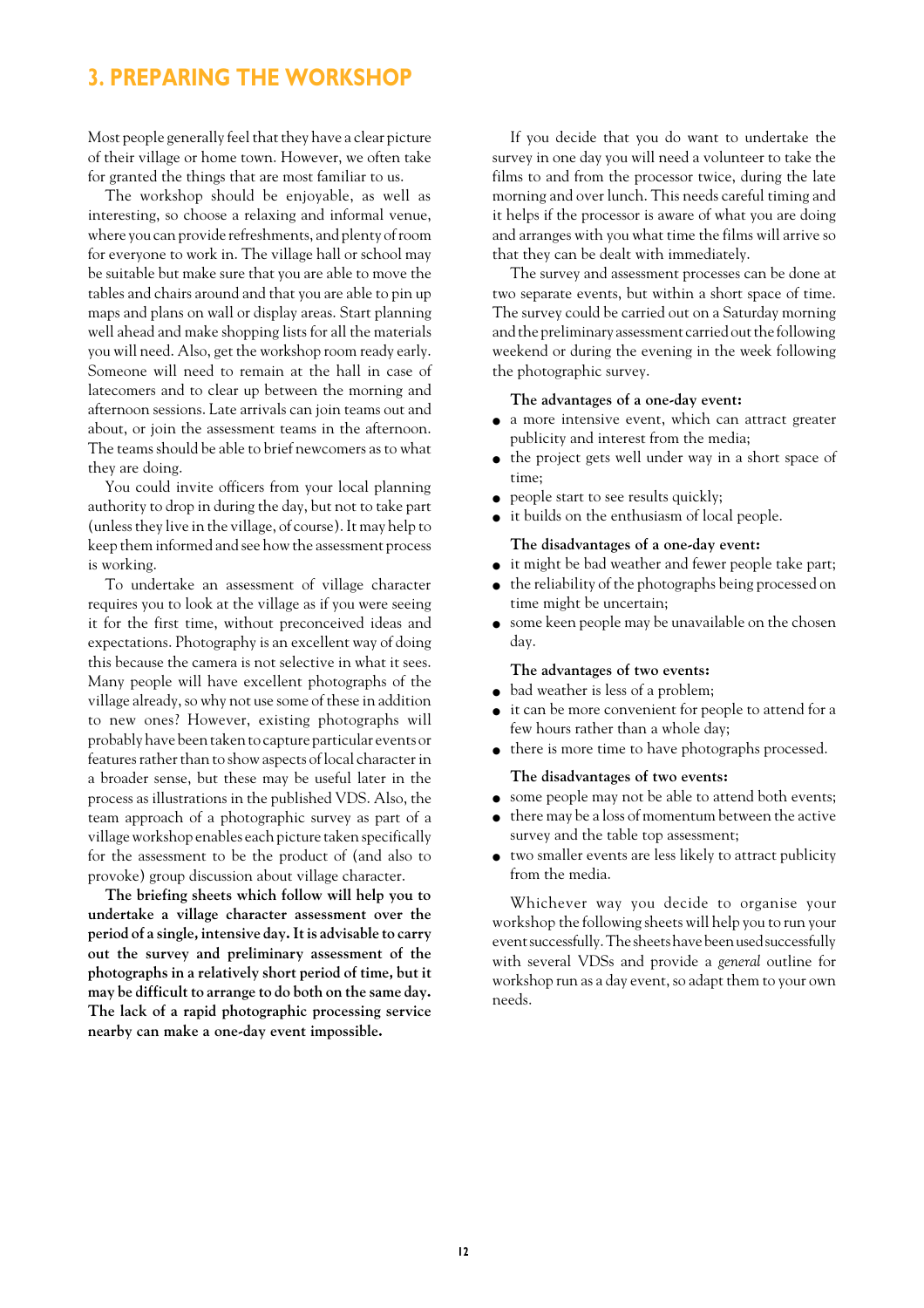The following pages provide:

- **A programme**, with timings and content.
- **Briefing Sheet No. 1 Introduction**. Setting out the principles for the VDS, and explaining its importance.
- **Briefing Sheet No. 2 Getting to know the village**. Team exercises to familiarise everyone with the village as a whole. The exercises look at ways to describe the character of the village through character zones, local landmarks and routes or walks around the village. This material can be used by the teams to plan their photographic survey. These exercises could be used to encourage people to join in with the VDS or to publicise the project at other village events before the workshop.

Materials needed:

- flip chart paper,
- maps of the village at 1:1250 scale, allow 2 per team. Your local planning authority may be able to provide these for you,
- coloured felt-tip pens,
- drawing pins or Blu-tack for pinning up the finished maps.
- **Briefing Sheet No. 3 Photographic survey**. This will provide the material for the first assessment of the village character. People should work in small groups, say 6 to 8 people and share out the survey work amongst them. Keeping to time is essential.

Each team will need:

- 2 rolls of 36 exposure colour print film,
- 2 cameras,
- a clip board for making notes on the shots and discussions,
- a clean map as above,
- a wrist watch.

● **Briefing Sheet No. 4 – The initial character assessment**. Working as a group the teams sort their pictures under the three headings of 'landscape setting', 'settlement pattern and spaces' and 'buildings'. They can be assembled on a sheet of flip chart paper as in the diagram below.

| Landscape | <b>Settlement</b><br>pattern and<br>spaces | <b>Buildings</b> | Your ideas |
|-----------|--------------------------------------------|------------------|------------|
|           |                                            |                  |            |
|           |                                            |                  |            |
|           |                                            |                  |            |
|           |                                            |                  |            |
|           |                                            |                  |            |
|           |                                            |                  |            |
|           |                                            |                  |            |
|           |                                            |                  |            |

Materials needed:

- flip chart sheets, as above,
- felt-tipped pens,
- glue sticks,
- post-it notes,
- 1:1250 map of the village,
- drawing pins or Blu-tack.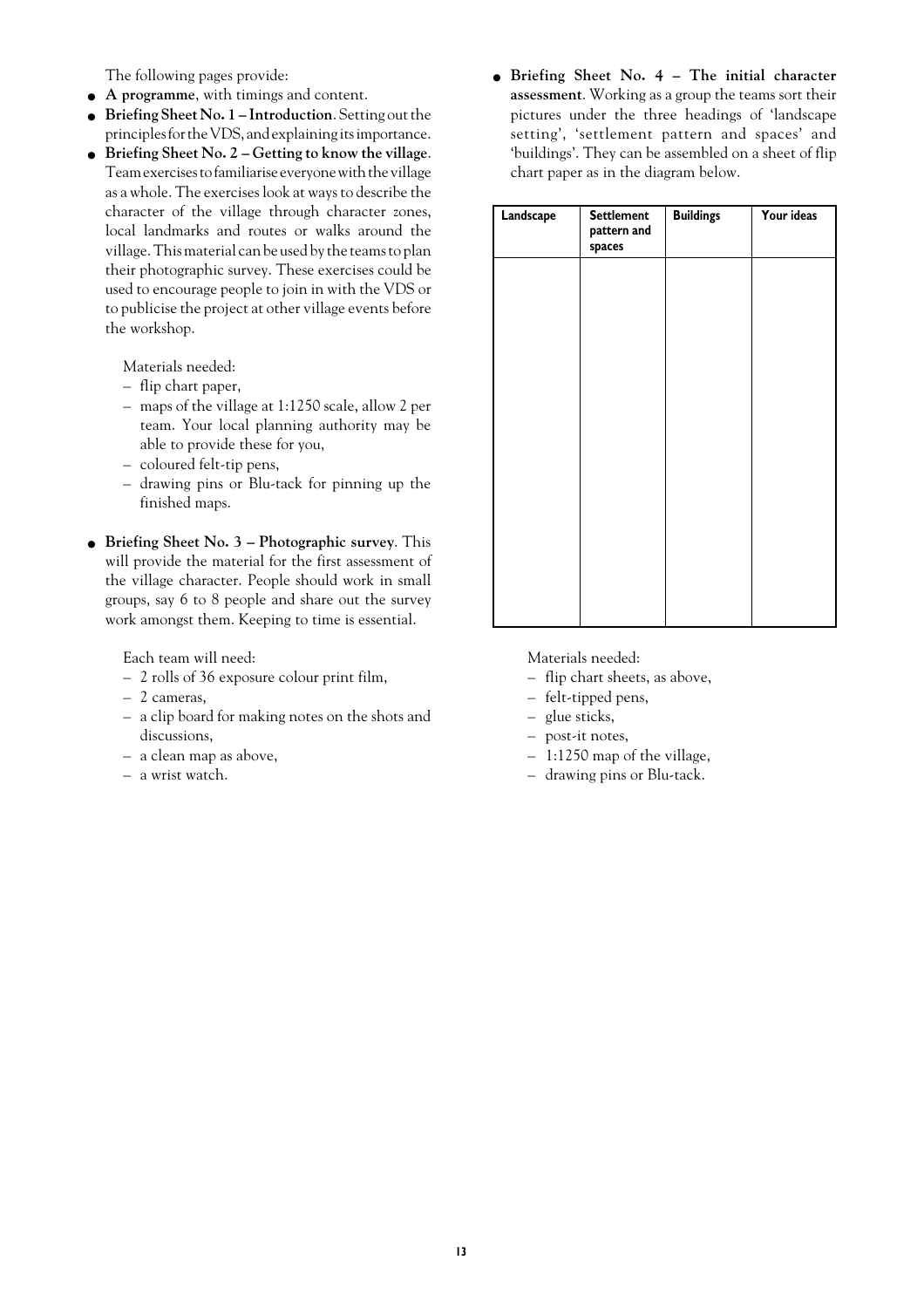# **A VILLAGE DESIGN STATEMENT FOR** *OURPLACE*

#### **Programme**

- 9.30 Meet at the Village Hall Coffee or Tea Collect programme and Briefing Sheets Nos. 1 and 2.
- 10.00 Welcome by the design team. Exercises on Briefing Sheet No. 2 to start everyone thinking about the village. Pin up maps and share ideas.
- 10.30 VDS Project briefing by the design team. Preparation and briefing for the village survey. Form teams and take a clean map and two rolls of colour print film, clip boards, etc. Following Briefing Sheet No. 3, go out into the village and start looking, talking and taking pictures. **NB. Watch the time, and when in doubt take a picture and discuss it later.**
- 11.45 Have your first film finished, out of the camera and ready to be taken for processing. Complete your second film by 12.45 and return with it to the Village Hall when it too will be taken away for processing.
- 1.00 Relax with your packed lunch. Your first film should return during lunch time.
- 2.00 Return to your teams and select and organise your picture using Briefing Sheet No. 4.
- 2.15 (approx) The second set of photographs should arrive. Add these to the collection, sort and select them.
- 3.00 Complete your character display sheet and pin it up. Be ready as a team to tell the others about the images you have chosen and why. Try to be brief, no more than 5 minutes per team.
- 3.30 Discussion about the village character. What have you found out about the village that you would want to tell designers and developers when creating or altering buildings in the village.
- 3.45 Planning the next stages. Arrangements to take the VDS preparation forward and timetable. Drafting and getting further information.
- 4.15 Thanks to everyone who took part, a final cup of tea and close.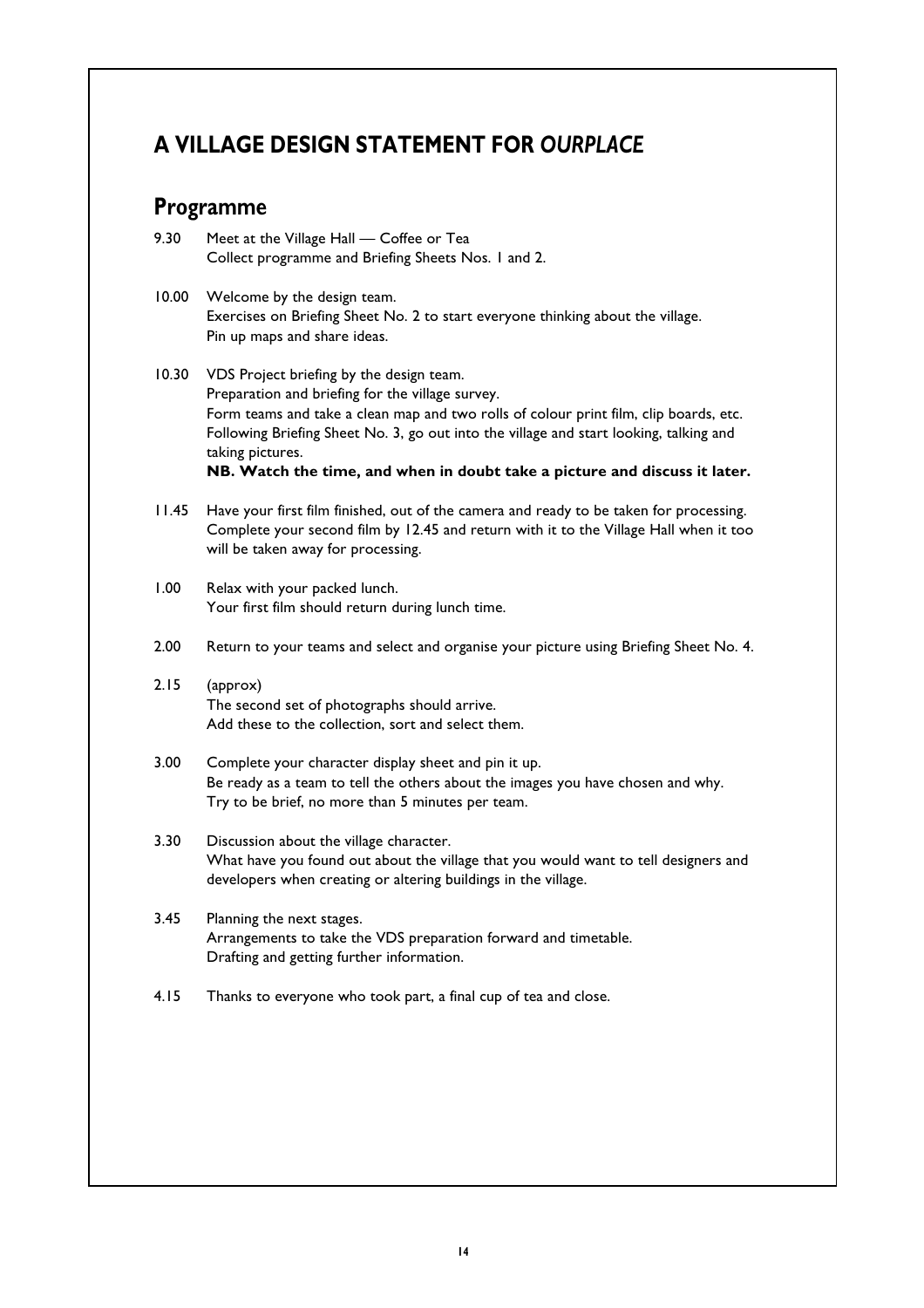### **BRIEFING SHEET No. 1 – Introduction**

#### **A VILLAGE DESIGN STATEMENT FOR** *OURPLACE*

#### **Community Hall,** *Saturday, Sometime 1996*

#### **A community workshop organised by** *Ourplace* **Parish Council**

This workshop is the first step in a project to define locally distinctive design principles for new development, however small, in the village of *Ourplace*, by preparing a **Village Design Statement**. We hope that it will be an enjoyable and interesting day.

A Village Design Statement describes the qualities and characteristics of the village appreciated and valued by local people, in the form of design guidance for prospective developers. Village communities have a special and unique knowledge and appreciation of local character and distinctiveness in their own village. Village Design Statements can be linked directly to the formal planning system and used to influence planning applications and decisions. A Village Design Statement offers an opportunity for local people to enter the planning process at an earlier stage and to make a positive contribution to the design of new development.

Most people who live in the countryside are reluctant to see new development change their environment. Often, they feel that recent buildings have altered the character of their surroundings for the worse. This understandable disappointment with new buildings can lead to a resistance to development in general. But the countryside must change if it is to stay alive – farmers need new buildings, villages need affordable housing for young families, maybe they need a health centre or some buildings for local employment, people want to extend and alter their homes.

Whatever the scale and type of new development, we believe that two important principles apply:

- new buildings should follow in the traditions of their setting, reflecting the important characteristics that make each locality special and different from other places;
- standard designs, which could belong in any suburb or industrial estate, are NOT appropriate in the countryside.

These differences of character can be called **local diversity**. It is easy to think of places that clearly show these contrasts. For example, the stone houses of North Yorkshire, which look very different from the colour-washed, rendered cottages of Cornish fishing villages. The settlement pattern and setting of the villages is also different. Some villages have developed along the contours of hillsides, whereas other ancient settlements have spread along the cross roads of old trackways and drovers' routes. All of our countryside and villages have their own special characteristics, and all new development should work with them to reinforce local diversity, instead of spreading more suburban and standard designs.

Most planning authorities would share these ideas, but they can only give a general indication of local character in their area. It is local people themselves who understand what makes their own place special. But it is difficult to explain these ideas, or to make those ideas influence new development. Local communities can produce a Village Design Statement that can be used to help the planning authority advise would-be developers, from householders' alterations to large-scale and complex projects. Our Village Design Statement will make it easier to insist on new buildings that are responsive to local character, and will help to defend local diversity.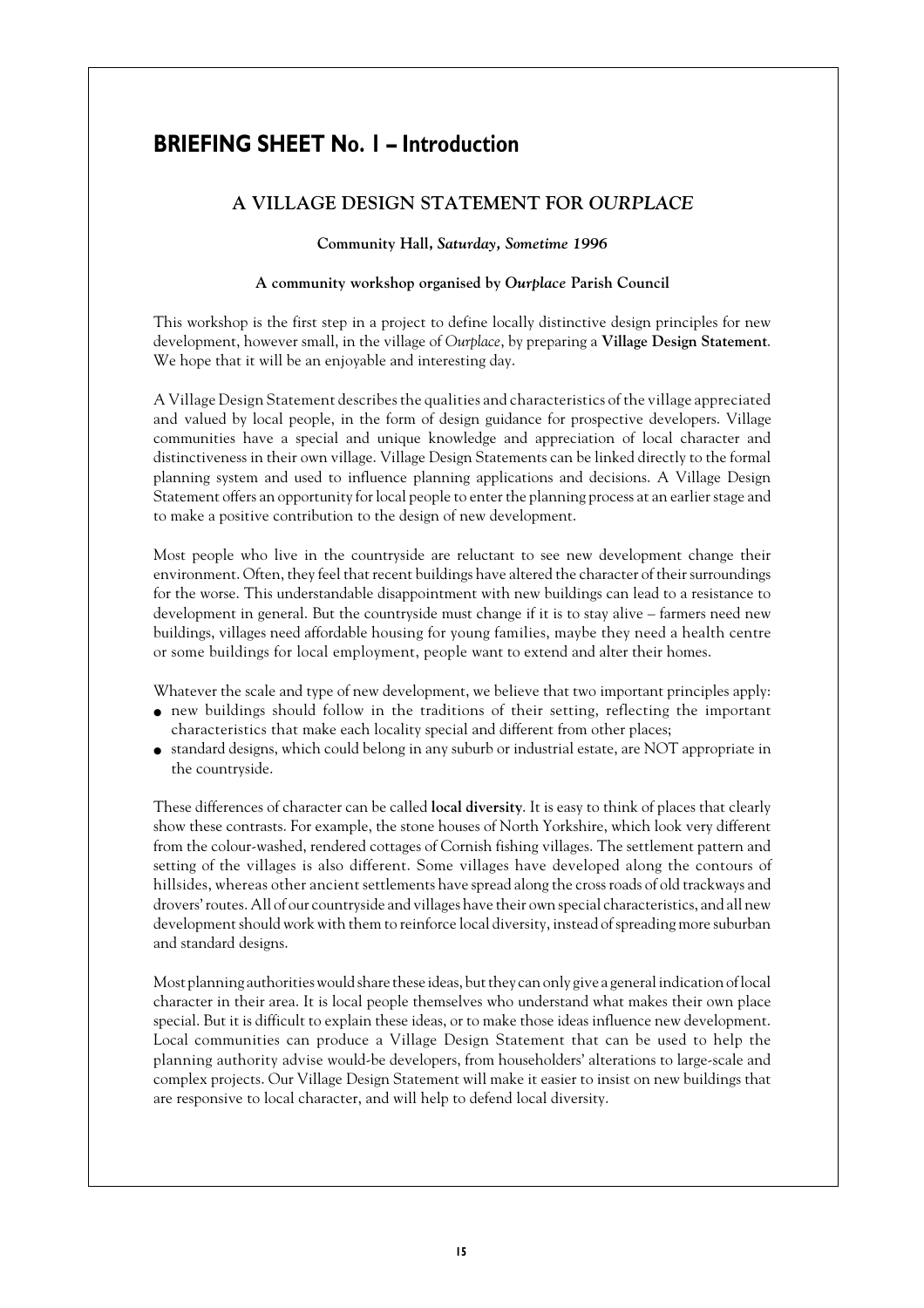#### **BRIEFING SHEET No. 2 – Getting to know the village**

Today's workshop will enable us to gather the material for a Village Design Statement for *Ourplace*. This work has two main parts:

- an exploration of the values that we ascribe to different parts of the village buildings and spaces; and
- a description of the things we see around the village which are important in creating its individual character.

When you arrive you will be asked to work in groups A, B, or C, and the first task is to join with the other members of your group and begin thinking about the map of *Ourplace*. Ordnance Survey maps are interesting and give people a lot of information about the physical form of a place — but they do not tell you what is important to the people who live there. This is what we want to find out in this workshop.

# **A**

*Group A* is to imagine that someone who does not know the village has come to stay. She is going for a walk and you must set out the route that she should follow, so that at the end of her walk she will have a clear and honest impression of what *Ourplace* is like. Her walk should start and finish at the Community Hall. Draw the route on the map, but she will not take the map with her, so you will need to identify clearly the features that let her know when to change direction. Note these down on the map for future reference.

#### **B**

Outsiders might see the village as a single whole, but village residents know that there are different zones or areas within the village. *Group B* can draw these invisible zone boundaries onto the plan, and add notes explaining what these zones represent. Planners tend to use physical and statutory boundaries like 'the Conservation Area', but your idea of boundaries might include, for example, busy and quiet, green or built up, safe or dangerous, edges and middles; even 'them' and 'us'! In some places the zones may overlap, if so you can show this using different colours.

# **C**

An important aspect of villages is the diversity of different buildings and places. *Group C* should mark up their map with the important landmarks of *Ourplace*. The big ones are obvious (the Church for example); perhaps these could be marked in one colour, with a second colour used to show the smaller, more local landmarks. Although smaller, they are just as important: for example a particular tree; a length of wall; a decorative sign, even something unique in someone's garden.

You might find it helpful to begin by jotting your thoughts down on paper first and then combining everyone's contributions onto the maps.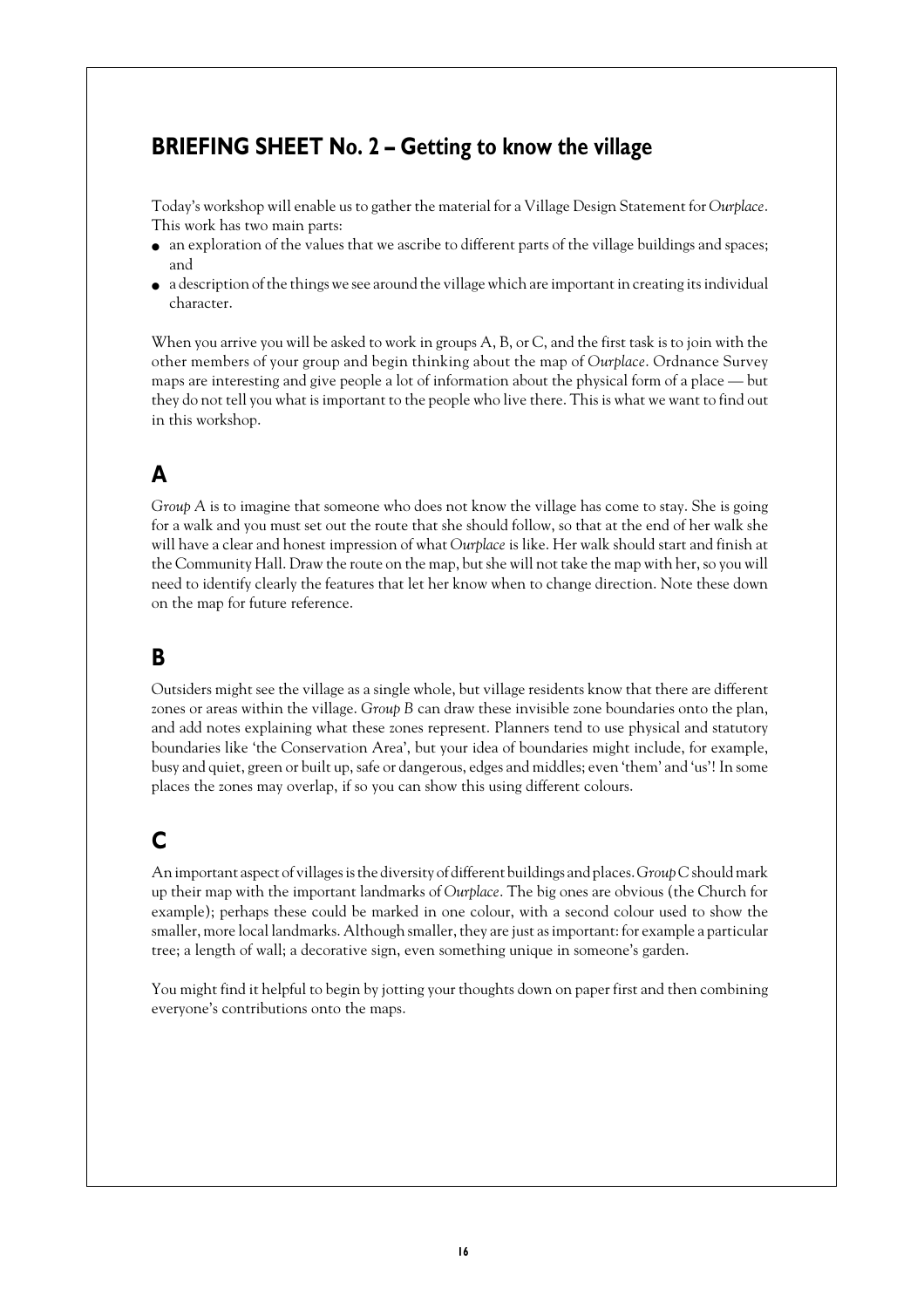#### **BRIEFING SHEET No. 3 – Photographic survey**

After the briefing discussion we would like each team to spend the rest of the morning walking around the village, photographing the things that you think are important (please take care when crossing the roads). You will have two films, giving you 70 pictures to build up a description of *Ourplace* and to illustrate what makes it special. (NB The first picture should be of the group members so we can identify the owners of the photographs when they come back from processing.)

The things that you photograph will cover a wide range of aspects, from the way the village sits in the countryside (which probably means going out of the village), right down to small details like the decorative parts of individual buildings, or the particular colour and texture of the stone or brickwork.

All these things contribute to the character of the village.

It also includes:

- **individual buildings and groups of buildings** and the way they make up the street scene;
- **open spaces**. Large public areas, playing fields, greens and churchyards are important, but so are the small spaces between buildings, or private land, such as orchards and gardens;
- **boundaries**. The edges of the village. What is it like arriving or leaving the village? In the village itself, how are spaces and buildings contained (eg by walls, fences, planting, or a combination of these)?
- **trees**. Do trees matter to the shape and pattern of the village?
- If you always drive through the village do you see or miss things about the character of the village?
- Do children have a different view of the character of the village?

What you are doing is trying to capture the essential character of *Ourplace*; the village as a place where people live.

You may find it helpful to give special responsibilities to your team members.

Someone, not holding the camera, could keep a record of your shots and make notes on the map; a second team member could note down your teams' thoughts about why you photographed certain features and your feelings about the village. It would also be useful to note down issues that you think will need to be considered in the statement that you can not take pictures of.

The two films will need to be processed quickly to make sure they are ready for the afternoon. You must finish the first film by 11.45. We shall collect it from a member of your team at .............................................................................................................., and take it to be processed. *(insert location)* The first set of your prints should arrive back during lunch.

You will need to take the pictures quickly — almost one a minute. Don't be concerned about taking too many pictures, you have plenty of film. You should take pictures of anything that strikes you as important. You can make a selection from the pictures later, rather than trying to choose while you are out in the village. You might need to plan your route so that when you have finished your first film you are close to the agreed meeting place. The second film will be processed while you are eating your packed lunch at the Community Hall.

After lunch each team will be given some large sheets of paper on which to mount their selected photographs to illustrate the character of *Ourplace*.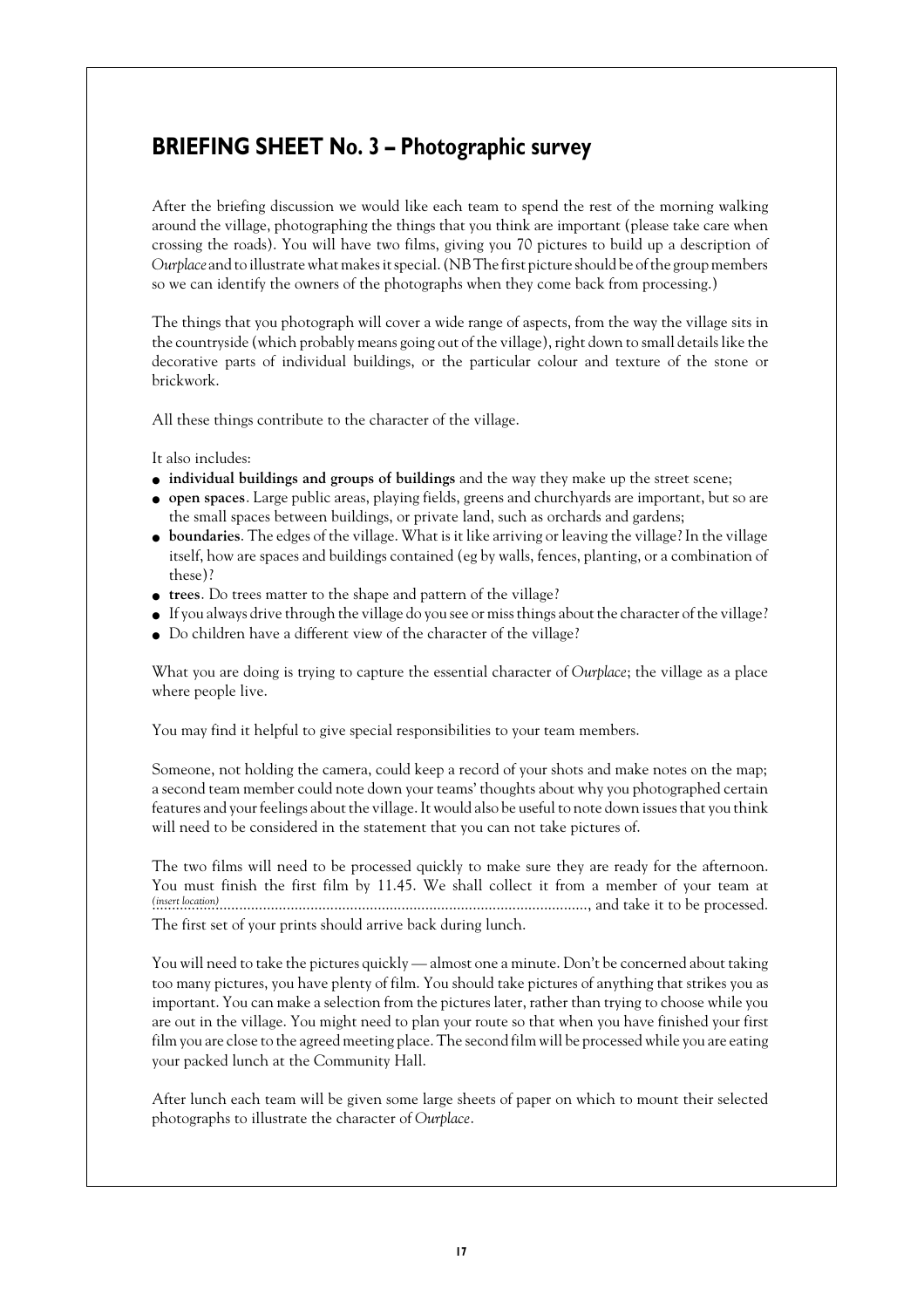### **BRIEFING SHEET No. 4 – The initial character assessment**

Now we get to the exciting bit of the day!

This afternoon we are going to take all the practical information from this morning, (the photographs, notes and plans), and put them together in a way that illustrates the character of *Ourplace* and what you feel are the most important aspects of the character of the village.

Return to the groups in which you worked this morning. If you have new team members, please introduce yourselves and explain to them what happened this morning as you proceed.

On the worktables you will find large sheets of paper and an assortment of pens, glue sticks, pencils, rubbers, etc. On your pin-up space you will also find a new clean map of the village.

Your first film will have been processed, so look through the pictures and start to sort them according to the headings on the large sheets of paper. Arrange them so that they illustrate your views and feelings about the character of *Ourplace.* Make notes of any particular points that add to and help describe the photographs. **Don't stick anything down yet!**

Use the big plan on the wall to make comments on 'post-it' notes, that add to or expand the ideas on the photographic sheets. Once you are under way have a look at the sheets you produced earlier in the morning, showing routes, zones and landmarks, as these may help in your selection.

Number each of your photos on the back with your team letter and photo number. List them on the sheet which you feel they best represent. Your second film should arrive at about 2.15. When they arrive add them to the collection and rearrange them as necessary. **You do not have to use all the photographs.**

Once you have made your final selection, and added all your notes, use the last section on the sheets marked 'Your ideas', to put down all the issues that you do not think have been covered in the selection, and issues that are priorities. At the end of the session you will be pinning up your sheets and the whole team (well, at least one person from each group!) will be able briefly to present and describe the group's ideas.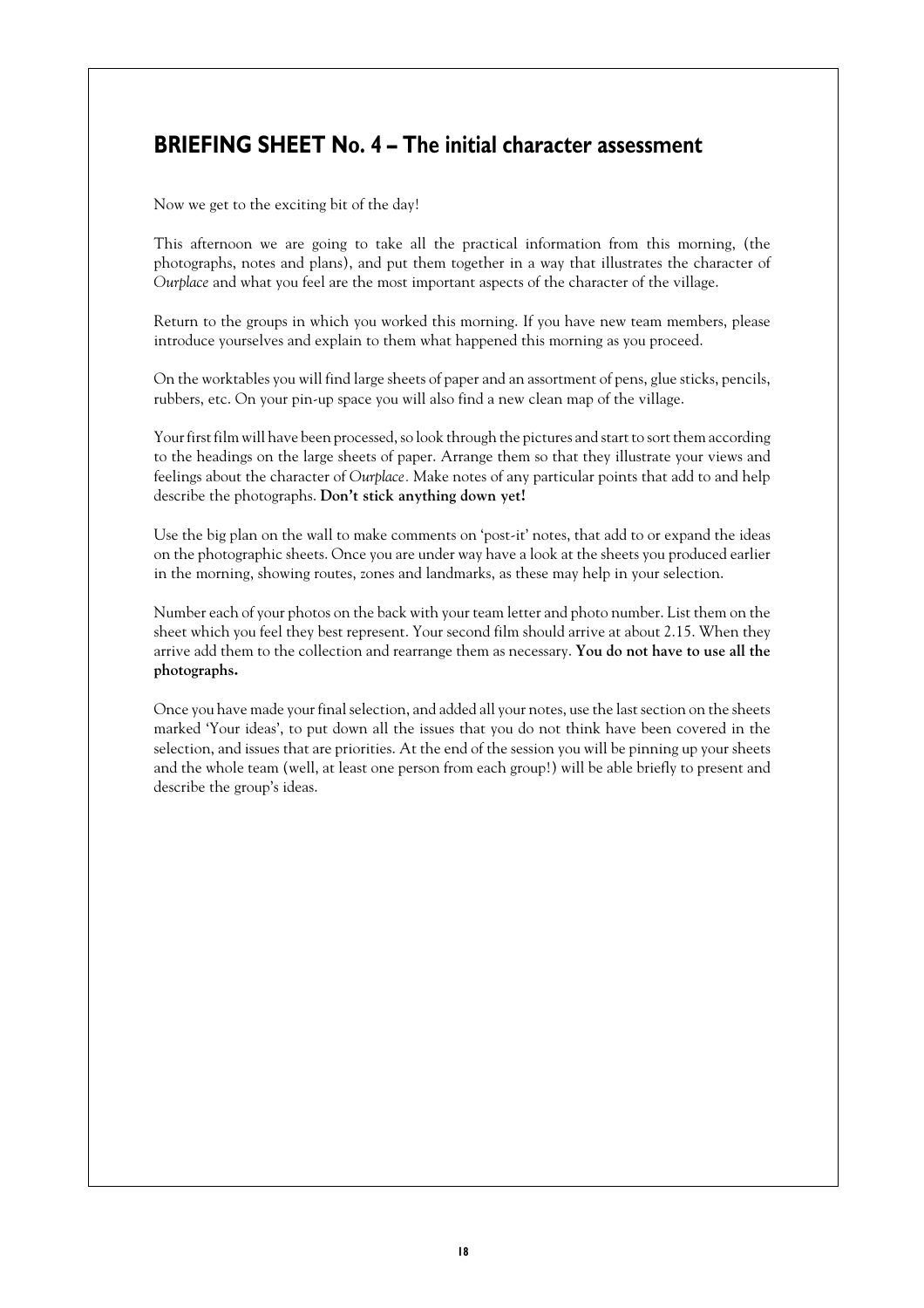# **After the workshop**

All the materials, photographs and notes from the day are important and should be kept, not just the display sheets. Everything will be taken away by the people drafting the VDS and used in the analysis of information for the VDS structure (see page 25 in Part 1).